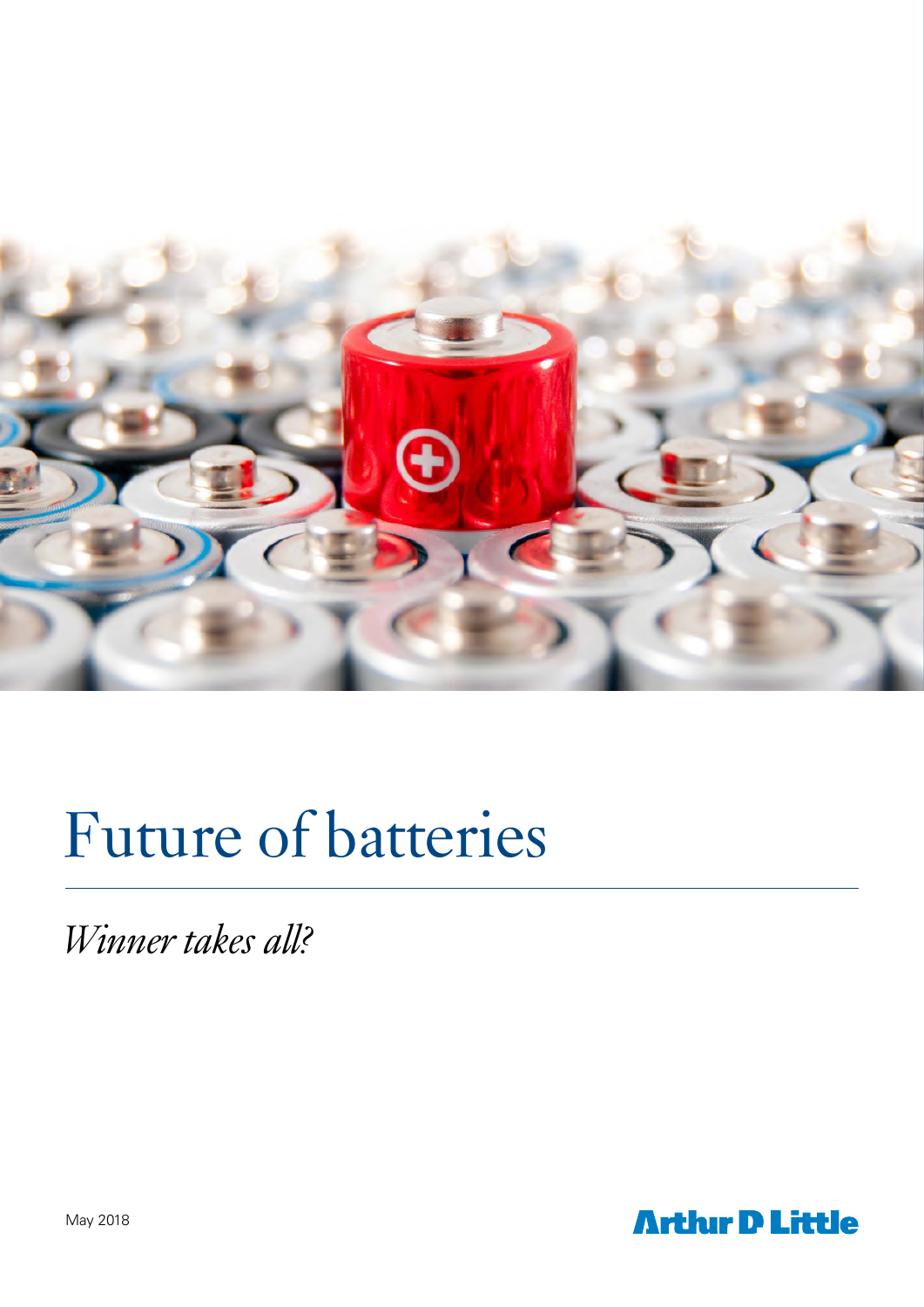## **Content**

| <b>Executive summary</b>                                                      |    |
|-------------------------------------------------------------------------------|----|
| 1. Understanding the fast-evolving battery market                             | 5  |
| 2. Battery applications – different needs, different solutions                | 8  |
| 3. Which companies will be the winners in next-generation battery technology? | 12 |
| 4. The impact for current and future battery players                          | 14 |
| 5. Reference section – battery technology in detail                           | 16 |

#### **Authors:**



**Kurt Baes** Partner Energy & Manufacturing, Brussels baes.kurt@adlittle.com



**Michael Kolk** Partner Chemicals, Amsterdam kolk.michael@adlittle.com



**Florence Carlot** Manager Energy & Utilities, **Brussels** carlot.florence@adlittle.com



**Adnan Merhaba** Principal Energy & Utilities, Dubai merhaba.adnan@adlittle.com



**Yuma Ito** Principal Automotive & Manufacturing, Tokyo / Singapore ito.yuma@adlittle.com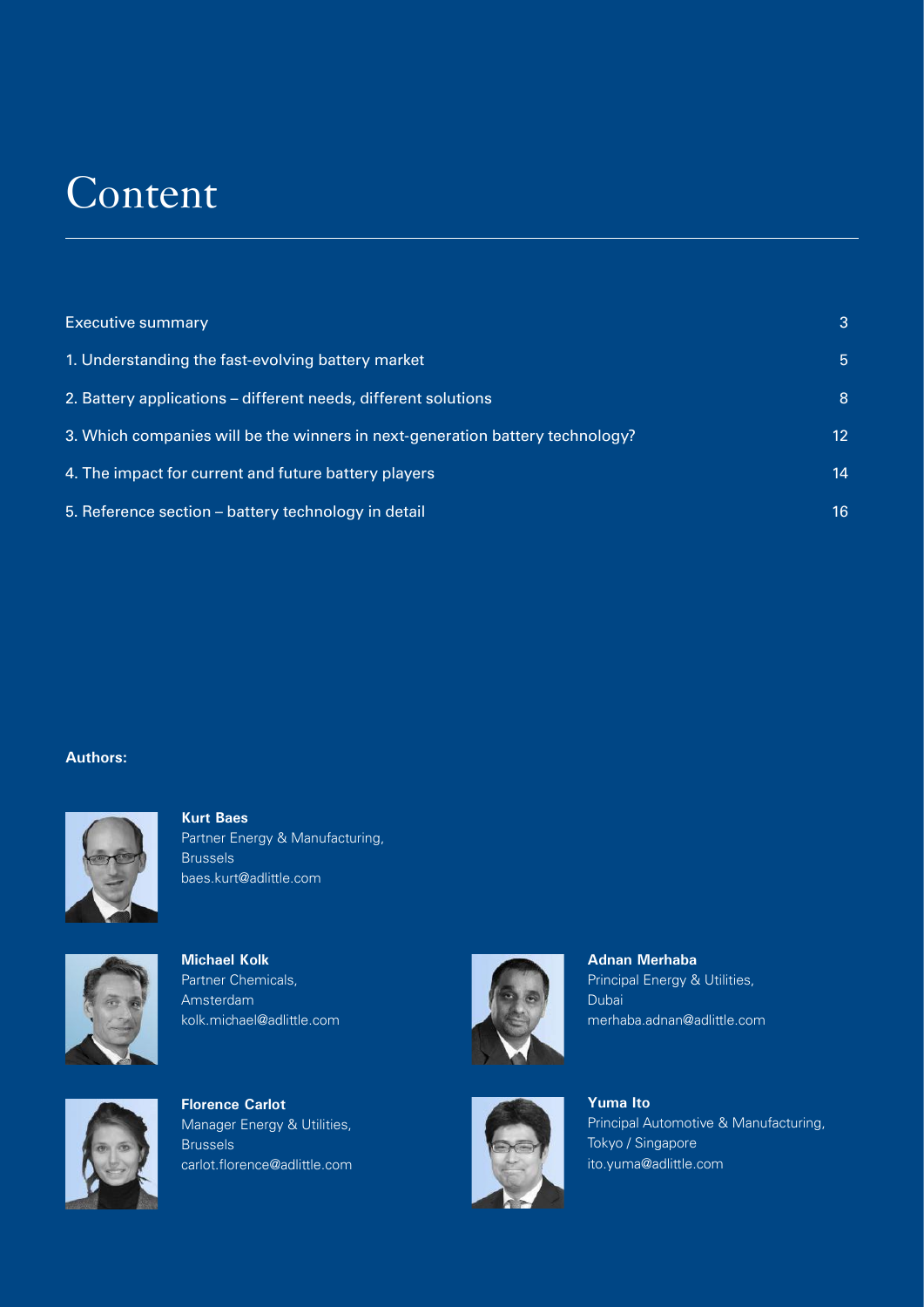## Executive summary

Battery technologies are central to delivering significant advances in a wide range of industries, from electric vehicles to renewable power. This has catapulted battery technology to the top of the priority list for many players, leading to a huge boom in investment, as companies try to build key positions in the market.

However, this investment frenzy threatens to lead companies to rush forward without asking themselves key questions. What will the landscape look like when the dust settles? Which technology will dominate the battery space in the future, and what are the potential scenarios for future growth? How do I (as a chemical company, utility, investor, battery manufacturer, automotive manufacturer, mobility provider or government / regulator) prepare for the future and position myself to benefit?

There is no simple answer to these questions, as they depend on a range of factors, from the speed of new innovation to the ability to reduce costs of existing technologies.

Achieving market dominance in a wide range of electrifying industries, from automotive to electronic devices, will require companies to build and defend successful battery technology positions together with hosts of larger and smaller partners. If they lose that battle, they may lose the war. Risks are high, and not all players will be successful in terms of technology choices, their positions in the value chain and partnering strategies.

This study aims to provide a guide to the current state of the market and future scenarios, analyzing the various battery technologies and mapping them to the unmet needs of specific applications. The findings and conclusions mentioned in this report are the result of Arthur D. Little analyses on a wide range of sources which we have not all listed separately for the sake of readability, unless indicated otherwise.

From this study we outline the three most likely potential scenarios and outcomes in terms of the winning technology of the future, and explain the implications for industries and players either dependent on battery technology or looking to benefit from its evolution. In particular, we believe the ultimate winners of this game will be companies that orchestrate the best innovation ecosystems in battery technology.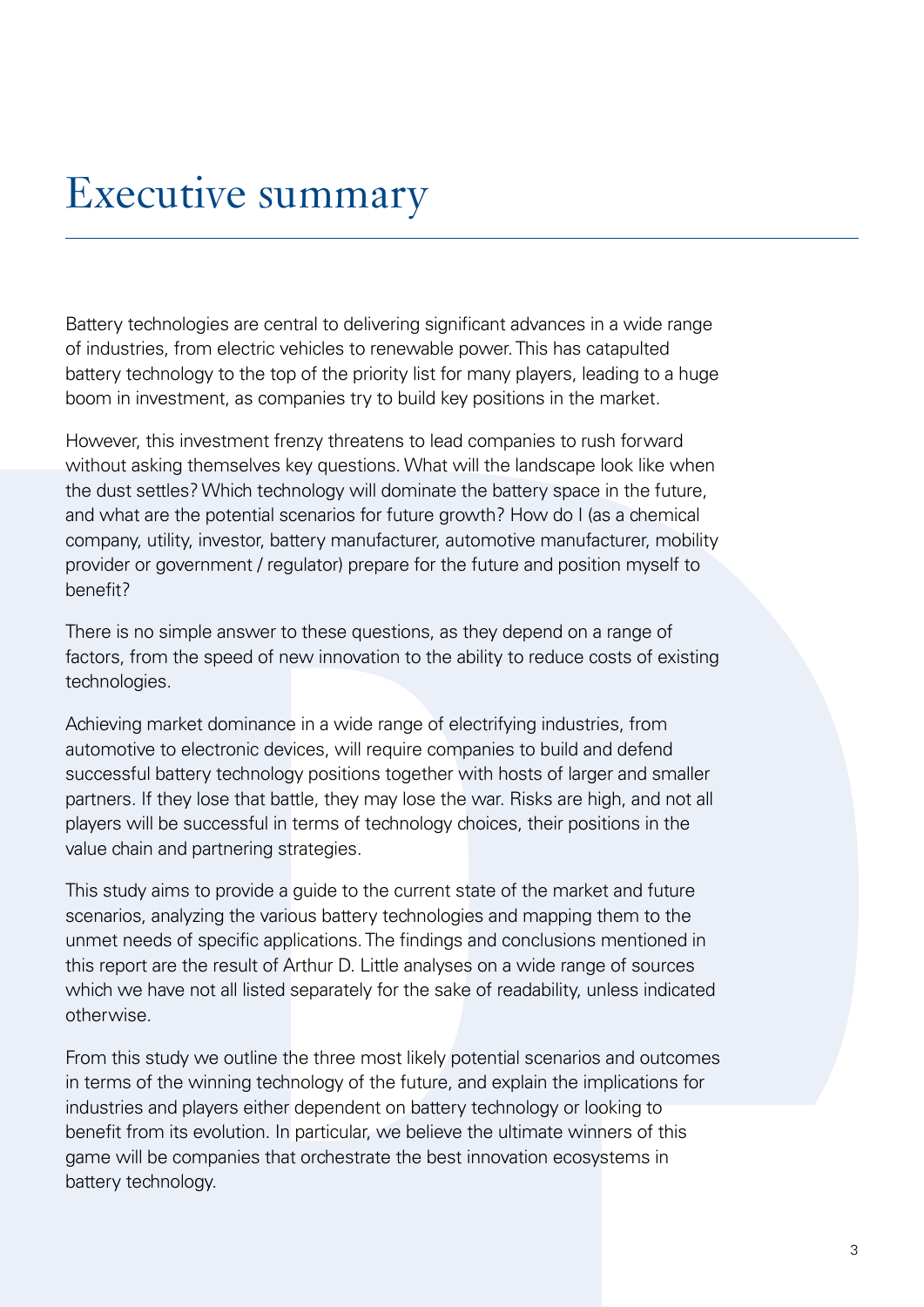## Key insights

- 1. Despite uncertainty, demand for battery storage will continue to grow across a wide variety of markets and applications. Each of these has different unmet needs that offer enormous potential to innovative players. (See Chapter 2.)
- 2. While a vast number of next-generation technologies are in development, with large potential markets, it is easy to bet on the wrong horse. Ultimately, many of today's new entrants and investors will be disappointed. (See Chapter 3.)
- 3. Entrants to the battery space face considerable risks, which vary dependent on their positions in the value chain. It is therefore vital to understand how these challenges impact your business. (See Chapter 4.)
- 4. Arthur D. Little believes that no single company will be able to come out on top without the support of an intricate and dynamic innovation ecosystem made up of partners, start-ups, institutes, etc. These bring complementary technologies, application knowhow, and access to captive markets. Master the critical parts of your ecosystem – or lose. (See Chapter 4.)
- 5. Whatever their positioning or strategies, companies will need to carefully understand and monitor the technology and ecosystem landscapes as they evolve to navigate effectively and capture their shares of battery technology's enormous potential. (See Chapter 4.)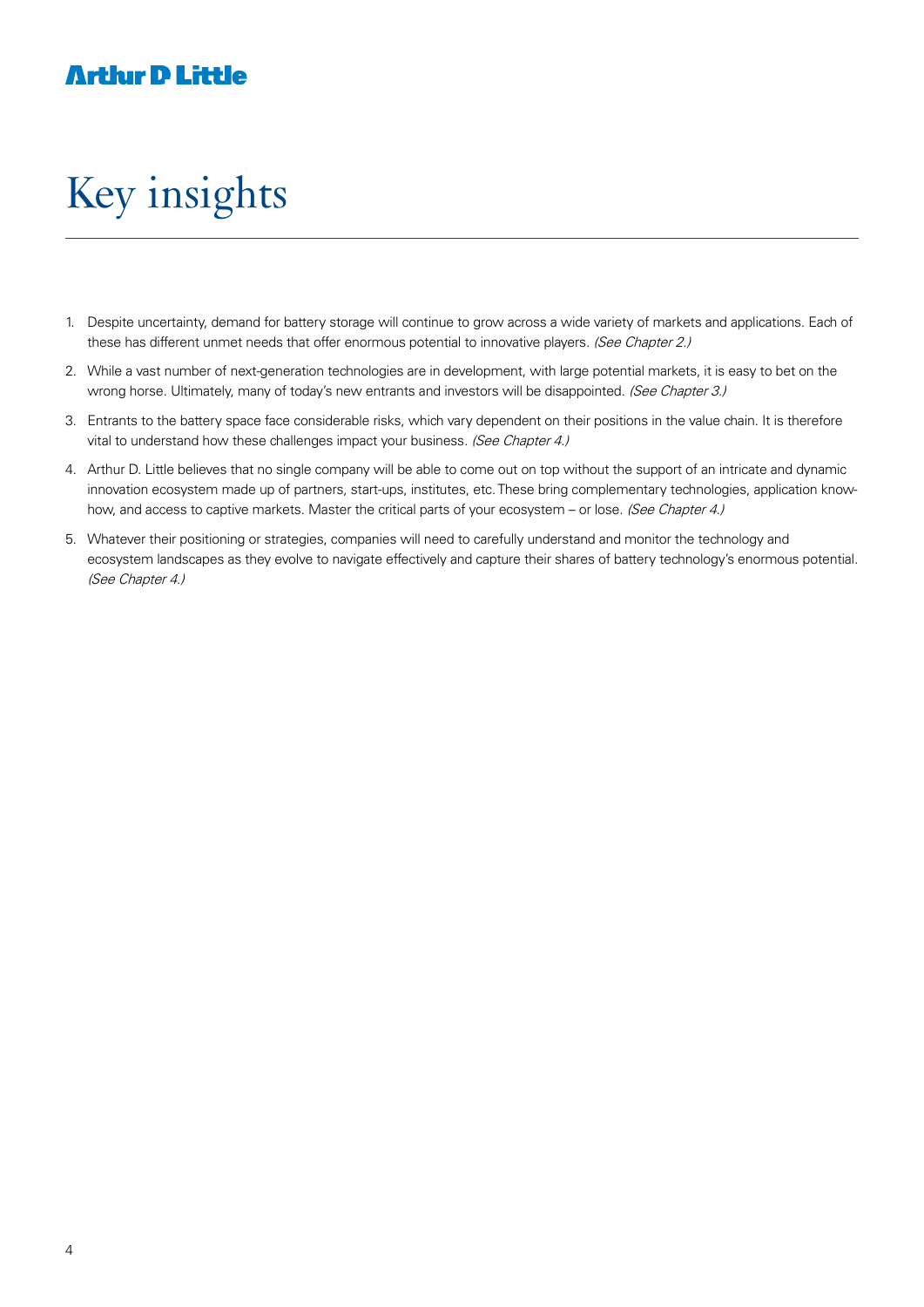## 1. Understanding the fast-evolving battery market

Battery technologies are an essential catalyst to unlock growth and new advances in sectors such as electric vehicles (EVs), electronic devices and battery energy storage (BES) for renewable energy. The increasing reliance on battery storage is driving enormous demand – overall, battery applications are expected to become a \$90 billion-plus market by 2025, up from \$60 billion in 2015.

This is driving unprecedented growth in battery supply, from a wide range of existing – and new – players.

However, current technologies are not enough to unleash the full potential of applications such as power, renewable energy, consumer electronics, and mobility. Innovation is required to drive a step-change in performance and price for subsidy-free, mass-market adoption of products such as EVs. For example, Arthur D. Little estimates based on industry expert assessments, that to make EVs price-competitive with vehicles with internal combustion engines (ICEs) on an unsubsidized basis, EV battery packs need to fall to a cost of \$100/kWh. Currently, lowest-cost estimates are in the range of \$190–\$250/kWh. The same is true for energy grids – for regions with high renewable penetration, such as Texas (where wind covers roughly 25 percent of demand), battery prices need to drop by 50 percent in order to switch back-up from gas-fired units to battery storage.



#### Figure 1: Battery application growth forecast

Comment: Selected companies Source: Arthur D. Little analysis The future size of markets and their importance to overall trends such as mobility, renewable energy and digitalization are shown by the multi-billion-dollar investments that have been announced across the ecosystem. These come from existing battery manufacturers, vehicle makers, chemicals companies, energy suppliers and others, with many businesses moving outside their traditional comfort zones.

#### Figure 2: Battery related investments (selection)



Comment: Investments that are done or planned, 2016 and 2017, USD Bn Source: reported news – various secondary sources, Arthur D. Little Analyses

The last two years have seen over \$13.7 billion of battery-related investments and acquisitions. This frenzy of spending has seen many organizations move beyond their traditional specialisms. For example, Total acquired battery manufacturer Saft, home appliance company Dyson bought disruptive technology start-up Sakti3 as part of its planned \$1.4 billion battery investment, and Tesla announced a "gigafactory" to produce batteries for EVs and energy storage in conjunction with Panasonic.

Due to these investments the world is seeing a rapid build-up of vast and intricate ecosystems of existing and new players. Patent filings have increased threefold since 2010 – particularly in the area of joint filings, often between organizations in very different sectors. Examples include research institutions, companies developing battery technology, and businesses using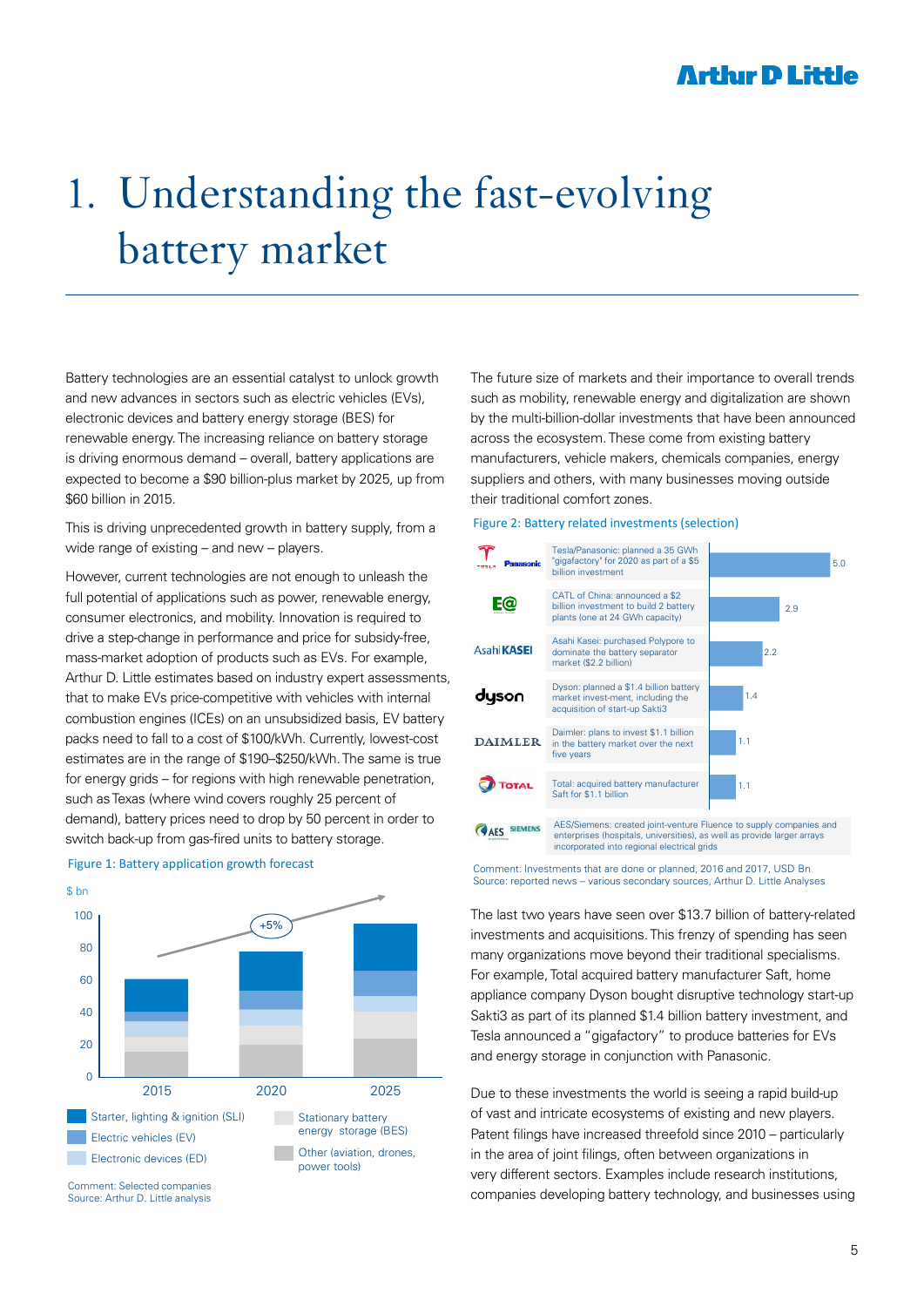battery technology within applications, such as automotive, electronic devices and utilities. Players in the market therefore need to manage their way through these complex ecosystems if they are to thrive in the market.

#### Figure 3: Patent ownership map

Co-owning of patents between sectors



#### There is no "God Battery"

We believe that no single technology will dominate the industry at large. Each of the five key battery storage markets (described in detail in Chapter 2) has very different requirements on factors such as power density, capacity, cycle lifetime, energy density, capital cost, charging time, reliability and safety.

Winning solutions remain unclear, and success will require a combination of next-generation innovation and improvements to current technologies to meet evolving needs.

Each technology has intrinsic limitations to their technical and economic windows of operations, whereby extending one performance feature (energy density, say) quickly goes at the expense of others (such as safety or costs).

Existing technologies, such as lithium-ion (Li-ion) batteries, have seen rapid improvements in performance and cost due to a combination of greater economies of scale and research and development. However, there are still burning unmet needs to be solved. Next-generation technologies are required to deliver a step-change in performance of key battery characteristics. Much of the development in this area is being led by ambitious start-ups, working in both the Li-ion market (such as on silica anodes, solid-state electrolytes and advanced cathodes) and in alternative technologies, such as flow and zinc-air batteries.

|                  | <b>Applications</b>                         | <br>Capital | <b>Safety</b> | Cycle    | <b>Energy</b> | Power   | <b>Charging</b> | Reliability <sup>1</sup> |
|------------------|---------------------------------------------|-------------|---------------|----------|---------------|---------|-----------------|--------------------------|
|                  |                                             | cost        |               | lifetime | density       | density | time            |                          |
| $\overline{5}$   | Start-stop                                  |             |               |          |               |         |                 |                          |
| $\geq$           | $\overline{2}$<br><b>HEV/PHEV</b>           |             |               |          |               |         |                 |                          |
|                  | BEV <sup>2</sup>                            |             |               |          |               |         |                 |                          |
|                  | Commercial<br>vehicles <sup>3</sup> (E-Bus) |             |               |          |               |         |                 |                          |
| $\Box$           | Electronic devices                          |             |               |          |               |         |                 |                          |
| BES <sup>4</sup> | 6<br>Low frequency                          |             |               |          |               |         |                 |                          |
|                  | High frequency,<br>short discharge          |             |               |          |               |         |                 |                          |
|                  | <b>B</b> High frequency,<br>long discharge  |             |               |          |               |         |                 |                          |

#### Table 1: Relative performance requirements of major battery applications

1 Measured as low-temperature performance;

2 Battery Electric Vehicles include 100% battery powertrain and long-range PHEV;

3 Exclusively e-buses due to their dominance in the electric commercial vehicle segment;

4 BES low frequency includes back-up/uninterrupted power supply, high frequency short discharge is mainly frequency regulation & renewables stabilization, high frequency short discharge is mainly residential and grid peak shaving and load shifting;

Source: Arthur D. Little analysis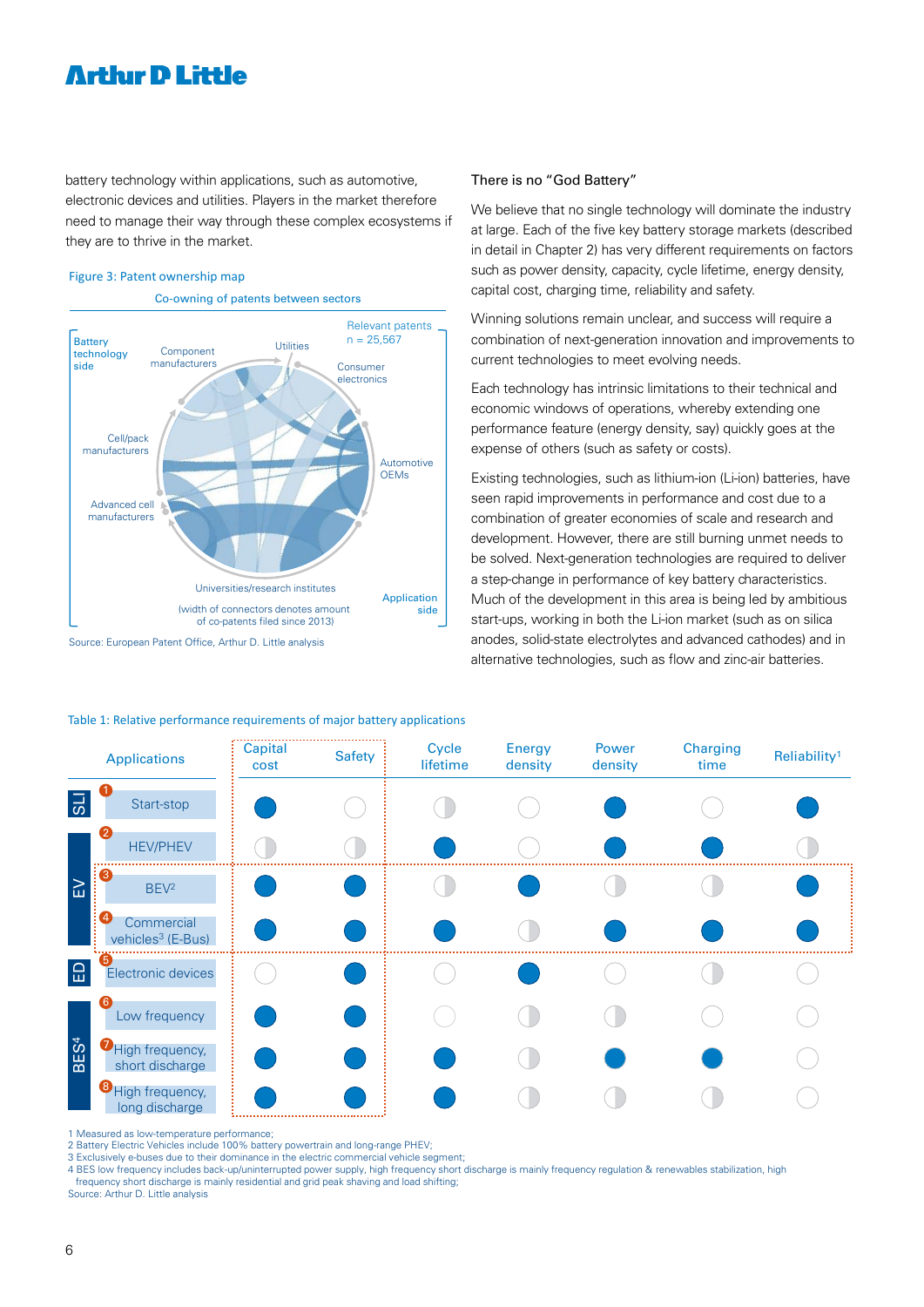Not since the first rechargeable battery was invented back in 1859 has there been so much focus on battery technology. Yet, so far, return on this investment has been slight, demonstrating that caution is required from both incumbents and newcomers. Many new technologies are still in their infancy, and there is likely to be a significant time overlap between technologies entering the mainstream and their final replacement of incumbents. For example, Li-ion batteries currently dominate the automotive battery market. Despite this, production of NiMH batteries (the previous leader) is predicted to continue for five to 10 years. We expect that a similar time frame will drive the introduction of next-generation solid-state batteries. Players in the market must therefore take a long-term view and, at the same time, ensure they are focusing on the right technologies and business models for their organizational success.

Although the large influx of investments signals an attractive and growing market, new entrants should beware, as there are considerable risks. These differ dependent on their positions within the value chain:

 $\blacksquare$  For component suppliers reliant on scarce metals such as cobalt, there are considerable risks in securing these raw materials. Additionally, the race for an ever-more powerful battery is continuously raising component performance, resulting in innovative new chemistry which could make current technology obsolete. But despite these risks, the component space offers attractive financial returns, generally yielding 10–30 percent EBIT margins.

- $\blacksquare$  Due to overcapacity among battery cell manufacturers and their desire to lock in automotive OEMs on long-term contracts, margins have been squeezed. Not only has significant additional capacity been announced and built, but battery plants are of much greater scale, depressing prices ever further. Together with the need for "big battery" manufacturers to form early, strong partnerships with automotive companies, this pushes gross margins down to zero and below in the hope that greater rewards can be reaped later on. Bosch's recent decision to abandon electric-vehicle battery manufacturing (while maintaining its position in other parts of the value chain) underscores the challenges facing players in an increasingly crowded batterymanufacturing market.
- $\blacksquare$  Besides value chain-specific risks, an overarching hurdle is that the battery industry is extremely conservative. There are long development cycles across every step of the value chain. This implies long payback periods and slow scale-up for those interested in entering the market.

So, amid all the announcements and investments, which technologies will triumph, and which players will prosper? This study aims to inform those within the battery technology ecosystem, and help them set their strategies and unlock value moving forward. It focuses on battery components and cells, rather than battery packs, which will be covered in Arthur D. Little's next report.

The analysis and insight in this study leverage Arthur D. Little's extensive engagements and one-on-one discussions with leading industry players, academia and start-ups.

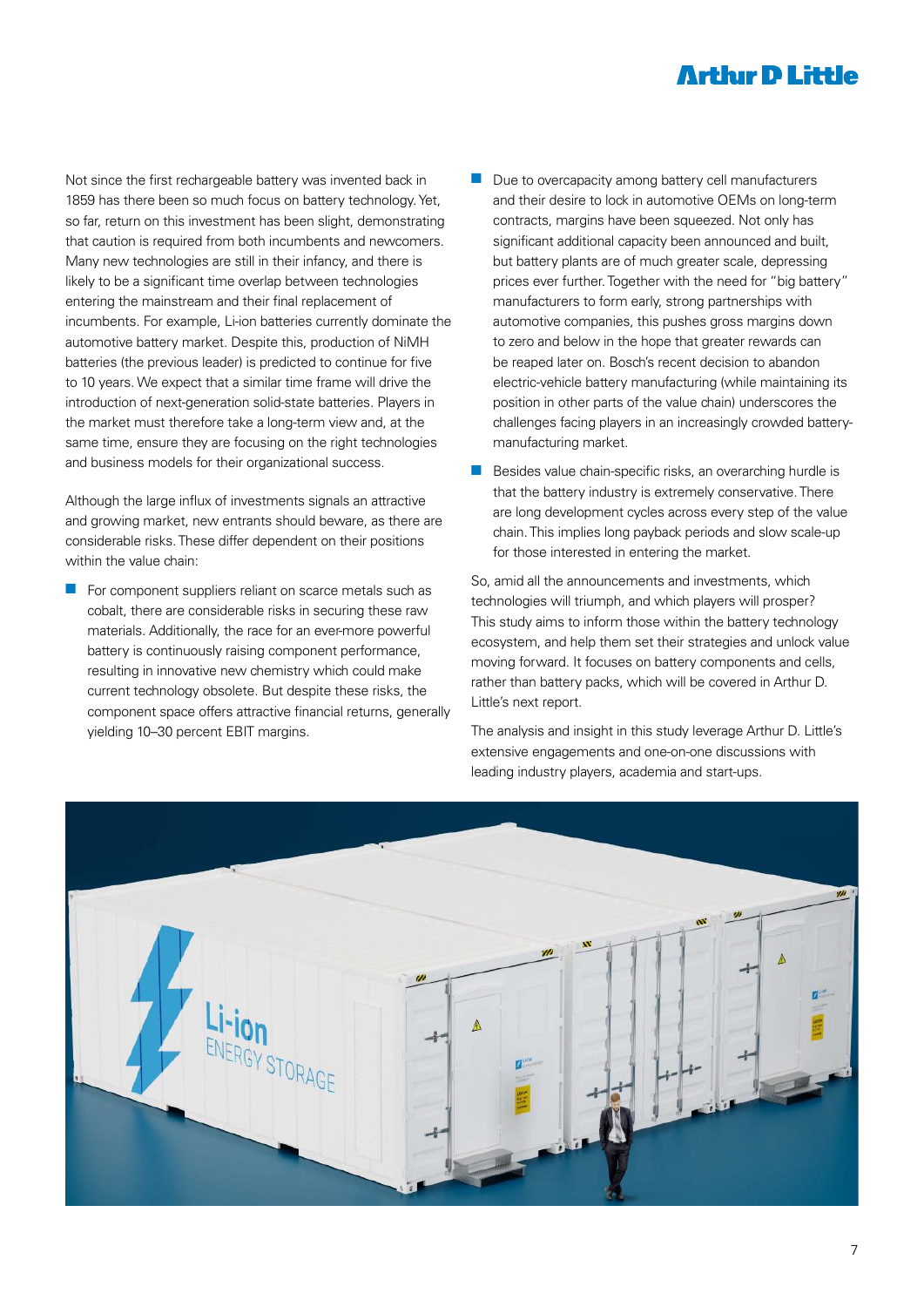## 2. Battery applications – different needs, different solutions

The global battery market is made up of multiple applications of battery technologies with slightly different needs and requirements, which leads to each being best served by specific technologies. Next-generation innovation will impact each of these applications in different ways, serving currently unmet needs and helping improve performance. The five major battery applications that comprise the bulk of the battery market are:

- Starter, lighting  $\&$  ignition (SLI) batteries for internal combustion engine (ICE) vehicles
- $\blacksquare$  Electric vehicles (xEV)
- $\blacksquare$  Electronic devices (ED)
- $\blacksquare$  Stationary battery energy storage (BES)
- Other (aviation, drones, power tools, etc.)

By analyzing the specifics of these applications we can understand the drivers of battery R&D and outline predictions on future trends.

#### 1. Starter, lighting & ignition (SLI)

This is the oldest (and still largest) application area. An SLI battery is used in every conventional vehicle with an internal combustion engine (ICE), and serves to start and ignite the engine, as well as to provide electricity to the rest of the car when the engine is not running. Starting an engine requires very large currents for a short period – up to 300 amperes for only a few seconds. In comparison, a washing machine only requires 10 amperes. This makes power density a key requirement for such batteries. Additionally, it needs to be able to operate reliably across a wide range of temperatures and environments, while recent advances in "start-and-stop" systems, in which the engine shuts off automatically when waiting for a traffic light, are also placing an increasing burden on the cycle lifetime of SLI batteries.

#### 2. Electric vehicles (xEVs)

The fast-growing xEV market is made up of major groups of EVs, each with a distinct set of requirements: hybrid electric vehicles (HEVs), plug-in hybrid electric vehicles (PHEVs), full electric vehicles (EVs) and commercial electric vehicles (CEVs). HEVs are conventional ICE vehicles for which the propulsion systems are combined with smaller electromotors driven by batteries, which are commonly charged by regenerative braking. The smaller relative capacity of the batteries makes energy density and capital cost less relevant. However, as the battery is charged and discharged frequently and powerfully through braking, it has to have a high power density, extremely short charging time, and long cycle lifetime, which requires thousands of cycles.

Compared to HEVs, a PHEV has a battery that can also be charged by plugging into an external electricity source. These batteries typically have much larger capacity, enabling the vehicle to drive fully electric for short distances. This leads to requirements for lower capital cost and better energy density, while power density and cycle lifetime are of less concern.

"Full" EVs no longer have ICEs, and thus require much larger batteries to deliver sufficient range for drivers, which makes capital cost and energy density their most important needs. EVs also require batteries with high reliability (as the vehicle can no longer fall back on the ICE) and good cycle lifetimes of around 1,000 cycles, which enable them to last for the same mileage as the rest of the car components.

Commercial EVs such as e-buses typically have increased safety needs as the battery systems are large and the impact of a thermal runaway (battery meltdown) can be severe. Cycle lifetime is also of more importance than in PHEVs and EVs, as the buses are charged at least daily. In the case of buses for which fast charging is required, they can be fully charged multiple times a day, which makes cycle lifetime even more important.

#### 3. Electronic devices

Batteries for electronic devices are used mainly within laptops and mobile phones, as well as for tablets, e-readers and other devices. All these applications have similar requirements, with volumetric energy density by far the most important. They need to provide the largest-possible amount of energy in the most compact form. As most applications have low drain, power density is typically not an issue. Battery costs are relatively small in comparison to the end product, and as the willingness to pay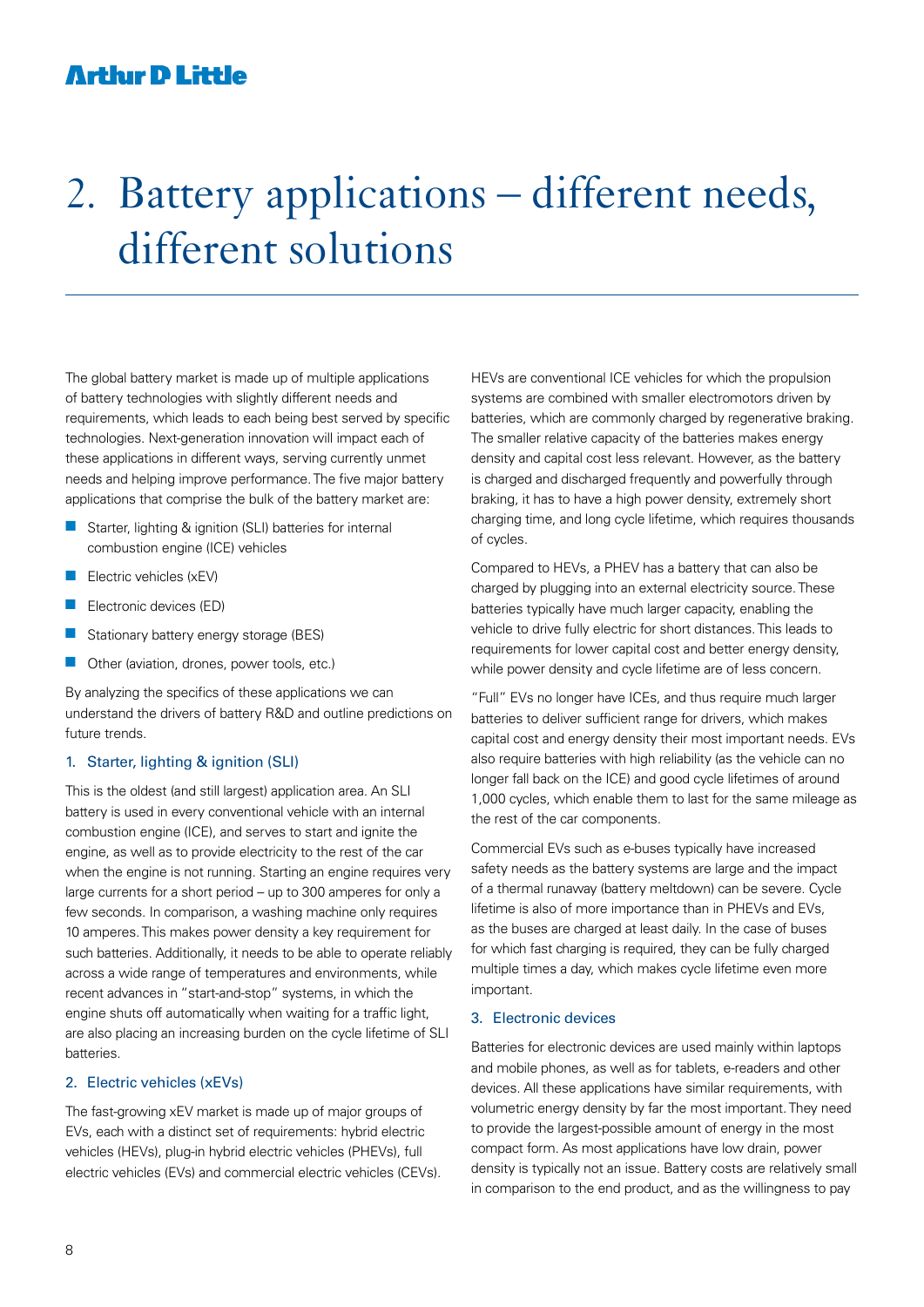for high-performance batteries is generally high, cost is of secondary importance.

#### 4. Stationary battery energy storage (BES)

Stationary battery energy storage (BES) is a vital part of smoothing the supply and demand around power generated from wind and solar sources. Essentially, it ensures that electricity from renewables can be stored for use when the wind isn't blowing or the sun shining. Also, it ensures that peaks in consumption can be absorbed and backup is provided without having to temporarily rely on fossil fuel power plants (such as diesel generators).





Source: BP. (2017). Statistical Review of World Energy

Arthur D. Little extensively covered BES in its previous report, "Battery storage: Still too early?", which identified multiple types of operating models for batteries in energy-storage applications, including at grid scale and for residential storage, in which it can be linked to wind turbines and rooftop solar panels. Based on their needs from batteries, these operating models can be divided across two axes: 1) frequency of discharge and 2) length of discharge. The applications and key needs of each quadrant are shown in Table 2.

One interesting example of this is Italian electricity transmission operator Terna, which is combining multiple technologies for different applications: high-energy (long-discharge) technologies for congestion avoidance in its mainland grid, and high-power, lower-frequency technologies to secure uninterrupted power supply on the islands of Sicily and Sardinia.



#### Table 2: Summary of key needs per application in battery energy storage

#### 5. Others

Many other applications exist, with their own sets of needs, e.g., drones, power tools, electric scooters, electric bikes, aviation, fork lifts. As they have a minor market share, they are not considered in this overview.

#### **Next-generation technologies on the horizon**

Li-ion batteries have improved dramatically over the past 25 years, enabling improved performance in consumer electronics and the introduction of new applications such as drones and EVs. However, to accelerate these and other applications, new innovation is vital – a step-change in performance is required.

As table 3 below demonstrates, there are still major unmet needs in each application – such as:

- $\blacksquare$  Cost, reliability and charging time for EVs
- $\blacksquare$  Cycle lifetime and cost for high-frequency stationary battery energy storage
- $\blacksquare$  Safety across multiple applications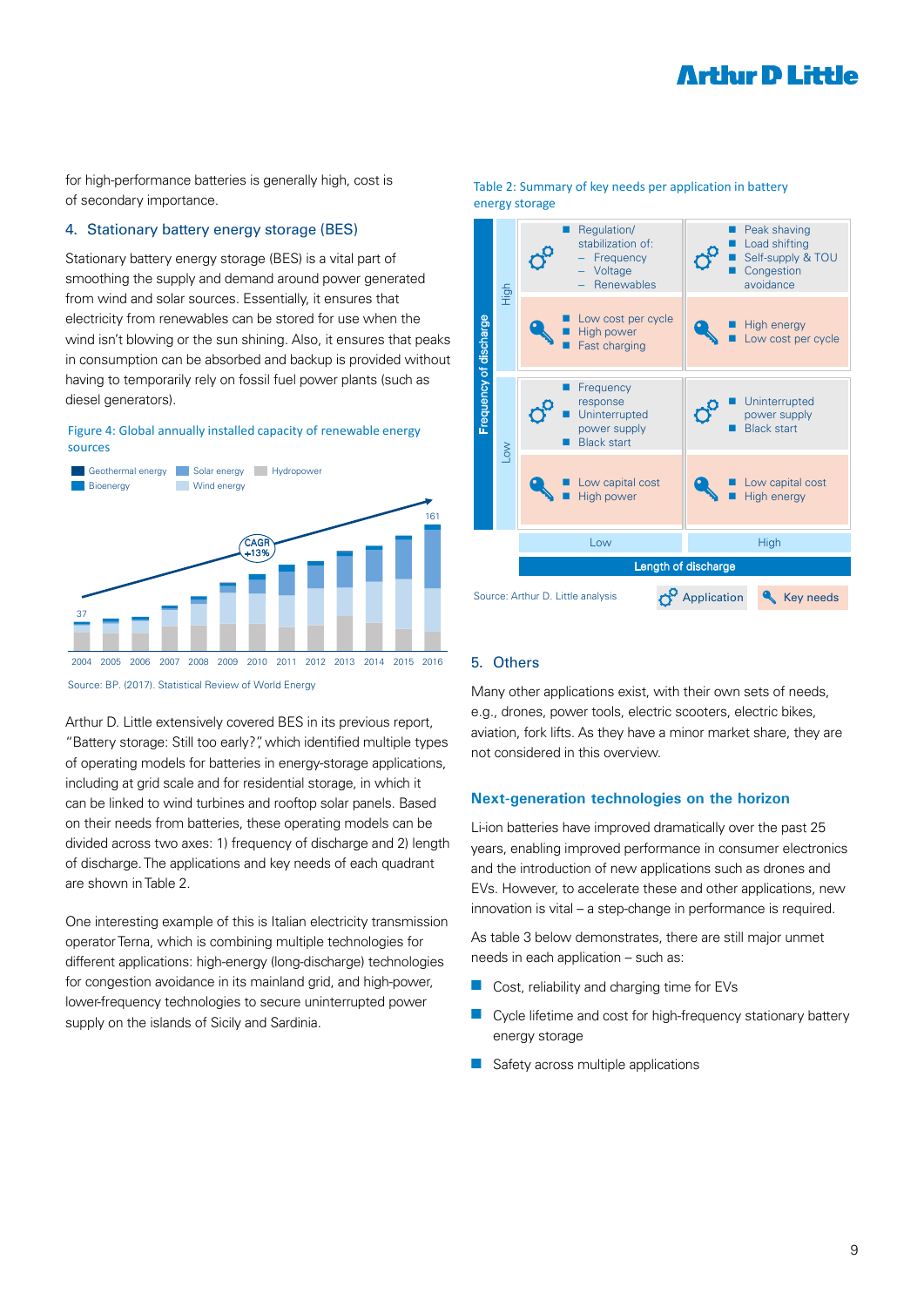

Source: Arthur D. Little analysis

A lot is happening in next-generation technologies. A host of battery technologies using alternative materials are being developed by ambitious start-ups, while there is increasing innovation within the Li-ion space primarily focusing on three areas: silica anodes, advanced cathodes and solid-state electrolytes.

Figure 5: Focus areas in the lithium-ion battery space from a representative sample of 180 start-ups



Silica has higher energy capacity than graphite, the normal material for anodes. This is leading to it being blended through graphite anodes, with the aim of eventually moving towards full silica anodes. These can offer theoretical increases in energy density of up to 40 percent. However, for this to happen, issues in cycle lifetime have to be overcome, in which the anode pulverizes itself upon its 300 percent volume expansion while charging. Ongoing innovations use only minor silica concentrations, limiting potential density increases to 10–20 percent.

Many advanced-cathode chemistries exist that have higher energy capacities and voltages, such as lithium nickel manganese oxide (LNMO). These high-voltage cathode materials are currently facing issues with the liquid electrolyte used in common battery systems, which breaks down at voltages above 4.5 V.

The third and strongest contender for innovation is a solid-state electrolyte. This replaces the current electrolyte system that is made of organic solvents, dissolved lithium salts and polyolefin

Source: Arthur D. Little analysis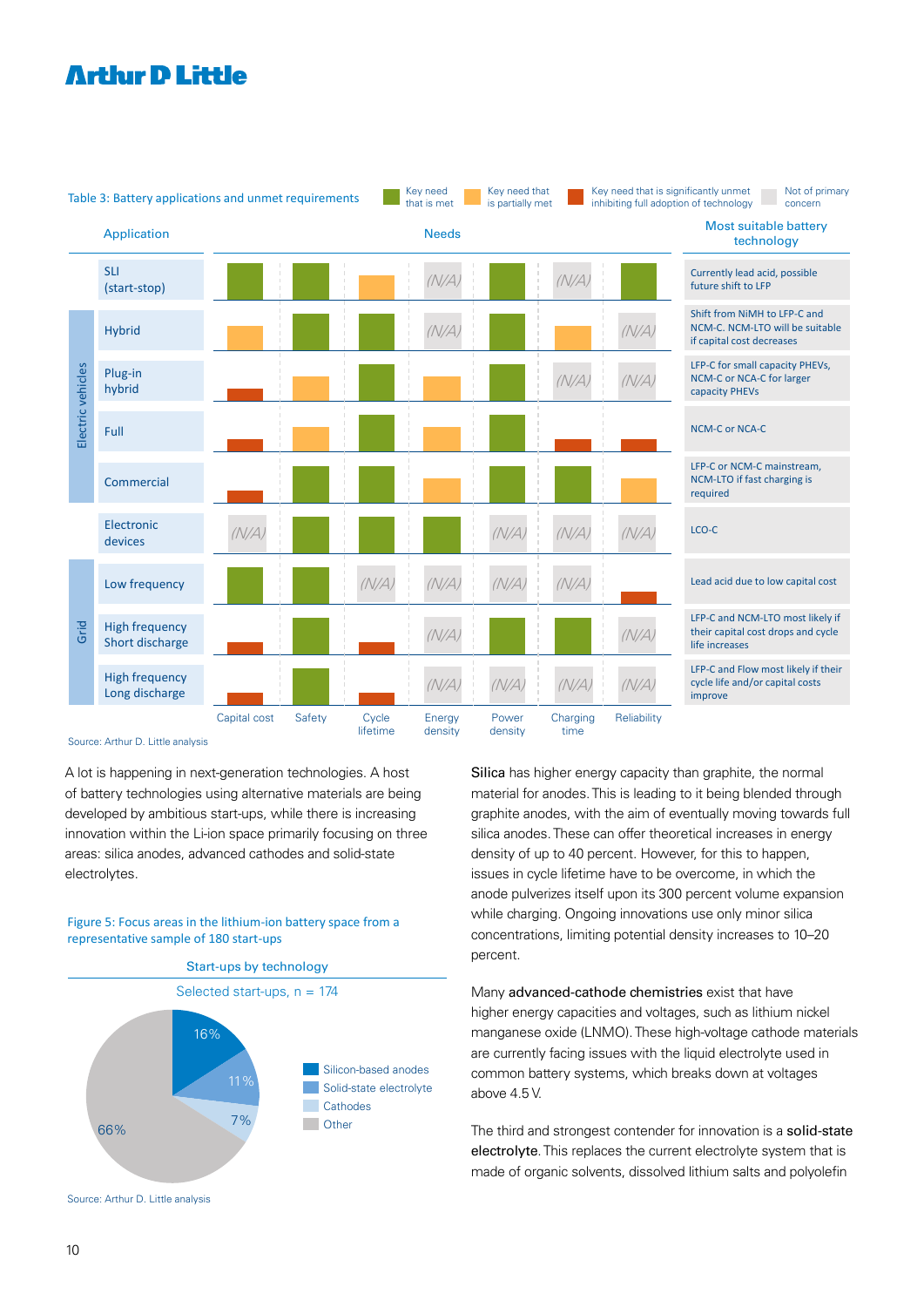separators by one thin, ion-conducting membrane. It is often seen as one of the technologies with the most disruptive potential inside li-ion, unlocking the use of new cell components and delivering four benefits:

- 1. A solid-state electrolyte makes the safe use of pure lithium anodes possible, readily increasing the energy density of a cell by 40 percent.
- 2. It unlocks new types of cathodes. The oxide-based solidstate electrolyte no longer breaks down at 4.5 V, allowing the use of 5 V cathodes and further increasing the energy density by 10 percent.
- 3. It enables a new class of conversion cathodes such as sulfur and oxygen, enabling even larger potential increases in energy density. Lithium-sulfur systems have long been produced by companies such as Sion power; however, they suffer from cycling issues due to polysulfides shuttling through the separator to the anode. This is one of the many possible problems that solid-state electrolytes may solve.
- 4. Improved battery safety perhaps the largest benefit. Using a solid material instead of a flammable liquid electrolyte prevents the formation of dendrites (lithium slivers living in the electrolyte that can cause internal battery short circuits, which lead to meltdowns) and makes electrolyte leakage impossible (avoiding potential self-ignition). Increased cell simplicity might potentially also lead to decreased costs. Given that safety is one of the primary priorities of virtually all big players, even a slightly higher initial cost of this new

## technologies Energy density by volume and weight 10,000 Li-O2

Figure 6: Theoretical energy densities of various lithium-ion

Energy density (Wh/L) Energy density (Wh/L) 1,000 Solid<sup>-</sup> Solid<br>state Li-S **Silica** Li-ion anode 100 100 1,000 10,000 Energy density (Wh/kg)

#### Comment: Selected major technologies Source: Arthur D. Little analysis

Given these factors, it is no surprise that the perceived benefits of solid-state electrolytes are of large interest to battery manufacturers as well as users. This is demonstrated by the large amount of well-funded start-ups, investment activity, M&As, and research work/patent filings. Examples include:

- Recent  $\sim$ \$100m acquisitions of the start-ups Seeo and Sakti3 by Bosch and Dyson, respectively
- $\blacksquare$  News from companies including Samsung, Toyota and Bosch, which claim they will be able to produce solid-state batteries before 2020
- technology might be worth their investment. The Community of the QuantumScape, Sakti3, Seeo), Kleiner, Perkins, Caufield Several  $~\sim$ \$100m start-ups active in solid-state, with prominent VC and CVC investors including Khosla Ventures & Byers (into QuantumScape, Ionic Materials), General Motors and Volkswagen
	- Increased research activity and patent filing by large corporates (880 filings in 2015 alone)



#### Figure 7: Patent filings per technology

Source: Arthur D. Little analysis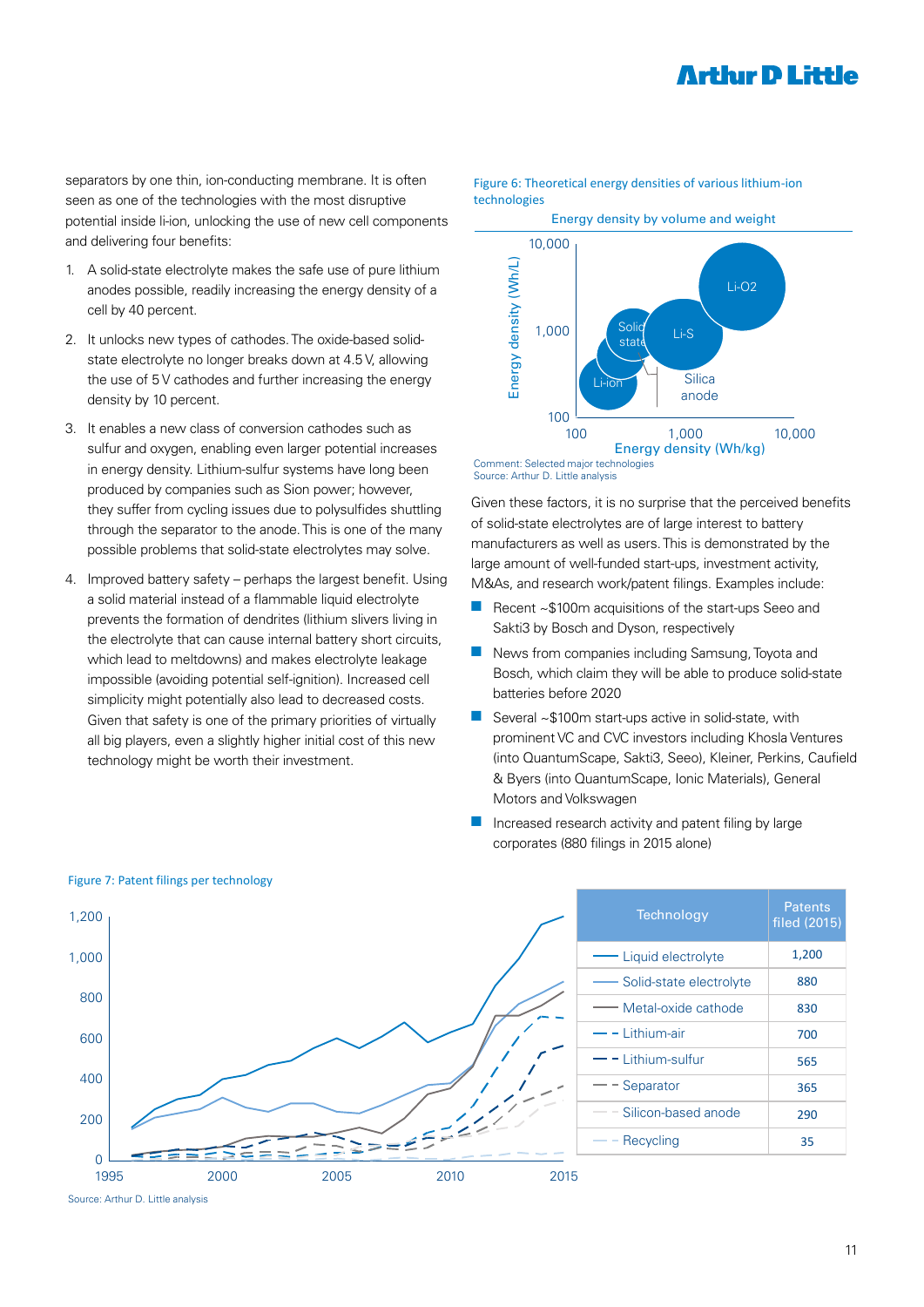## 3. Which companies will be the winners in next-generation battery technology?

While there is extremely high potential demand for battery technologies in emerging markets such as EV and BES, the over-riding driver for success is cost. This has led to a concentrated focus on bringing down the costs of Li-ion batteries, such as by scaling up manufacturing, which has brought down prices further than many analysts expected.

Lowering Li-ion prices is a double-edged sword. It helps meet existing demand, but lengthens the commercialization time of new technologies, as they have to reduce costs further in order to cross the "valley of death" (the time between the R&D stage and becoming commercially cost-competitive with current technologies). In turn, this potentially holds back the longer-term innovation that battery-driven markets require.

Based on its analysis, Arthur D. Little predicts that one of three possible scenarios will dominate the mid-term battery technology industry:

#### 1. The current generation of Li-ion prevails

Likelihood: medium probability

This scenario assumes a situation similar to that which happened in solar panels – the prevalence of one single technology. As with solar, massive investments in huge manufacturing facilities will further lower the costs of currentgeneration Li-ion technologies. At these price levels, other existing technologies will not be able to compete, while new innovations will not be able to cross the technological valley of death. Therefore, current Li-ion will become the technology of choice for the majority of manufacturers due to its good balance of technical properties and price.

However, even despite the huge increase in production capacity of the current Li-ion technology, we do not see this scenario as very likely, for two reasons:

- $\blacksquare$  Batteries have very diverse applications: certain niche applications for which the willingness to pay is high (such as electronic devices) will drive new technological innovations, and these could later spread to mass-market applications.
- Further cost reduction will require performance improvements: the recent massive manufacturing scale-up has significantly reduced production costs. To further reduce

costs, the focus needs to shift to improving the performance of batteries to make them cheaper on a cost/kWh basis. This cannot come from incremental development, but requires a step-change.

#### 2. A new Li-ion generation emerges

#### Likelihood: highest probability

Essentially, the current generation of lithium-ion technology will keep its dominant position, but eventually, next-generation Li-ion technology will attract sufficient investment to make it a viable alternative.

We believe this scenario is most likely for three reasons:

- $\blacksquare$  The current generation of Li-ion technology is hitting its theoretical limits.
- $\blacksquare$  The development of EVs and consumer electronics are creating further "pull" for better solutions that could be potentially addressed by technologies early in the development pipeline.
- $\blacksquare$  Applications such as high-end consumer electronics provide attractive markets with their willingness to pay for higher performance, enabling next-generation Li-ion to establish itself before targeting mass-market applications.

The hottest candidate, the solid-state electrolyte Li-ion battery, will need to surpass multiple challenges besides finding a safe pathway through the cost valley of death. Even when solid-state batteries enter the market in niche applications, current lithiumion batteries will most likely be produced to cater for the bulk of applications for another 10–15 years.

We expect solid-state electrolyte batteries to start in highend consumer electronics, in which the willingness to pay for increased energy density is relatively high and development cycles relatively short. Thereafter, the technology will gradually spread to the majority of other applications, such as EV and grid storage, for which development cycles are typically much longer due to stricter requirements around cycle and shelf lifetime. Alternative technologies, such as flow and zinc-air batteries, will only occupy certain niche applications with very specific requirements. In the energy sector, a range of other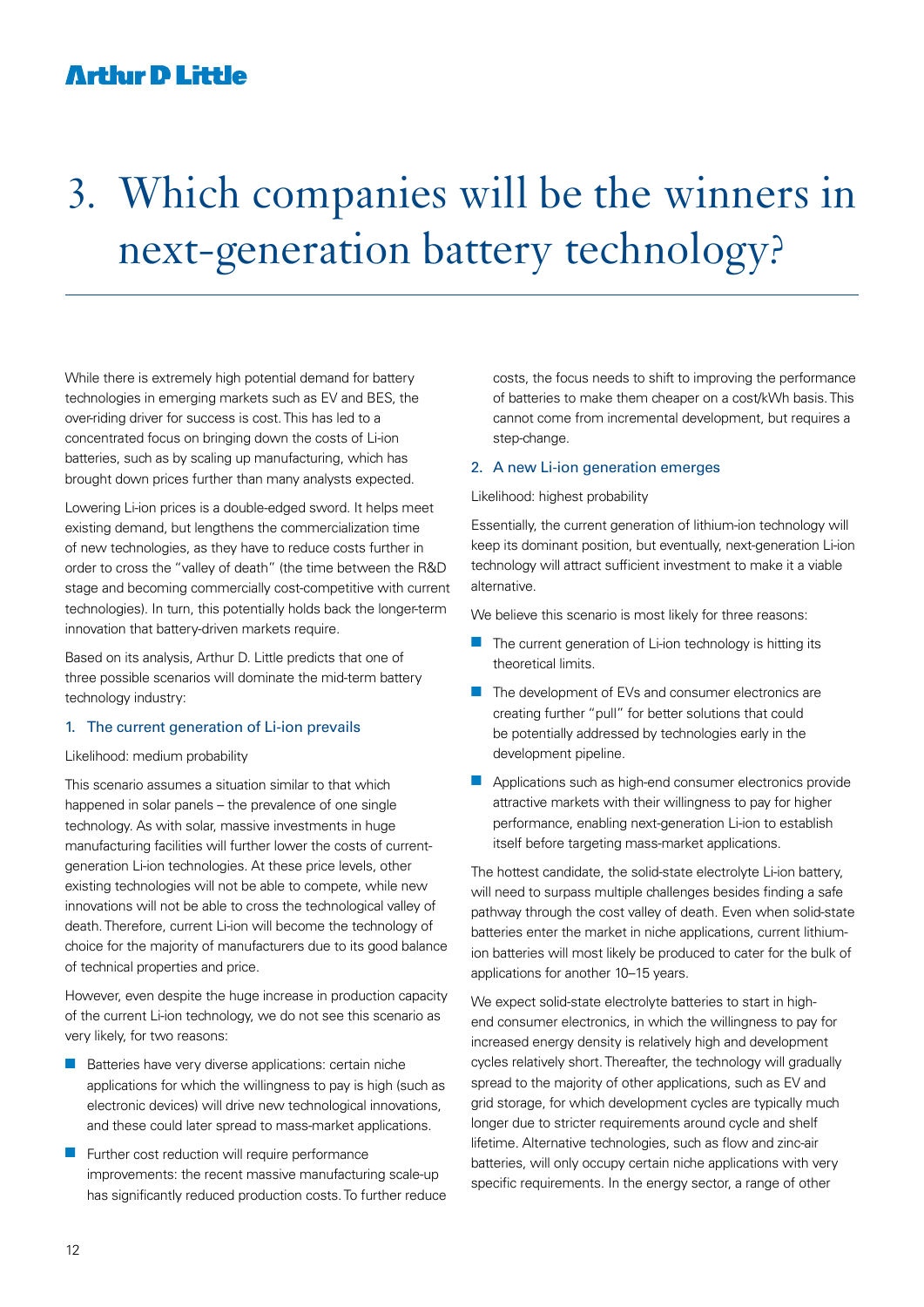technologies will coexist, depending on the application and driven by the less strict requirements on size and space for stationary systems.

#### 3. Unforeseen technology steals the show

#### Likelihood: low probability

This scenario sees a completely new technology developed (outside lithium-based batteries) that will have such promising potential that it will attract sufficient capital and become a dominant alternative to existing Li-ion technologies.

As of now, there is no truly viable battery technology with sufficient potential to replace currently dominant Li-ion batteries across all applications. Lithium is the lightest metal around, with the lowest electrochemical reduction potential, making it clearly the most suitable charge carrier for high-performance batteries. Only in grid-storage applications do low-performance and lowcost technologies have potential applications. In EVs, no other battery type stands a chance, which makes only hydrogen fuel cells the only long term threat.

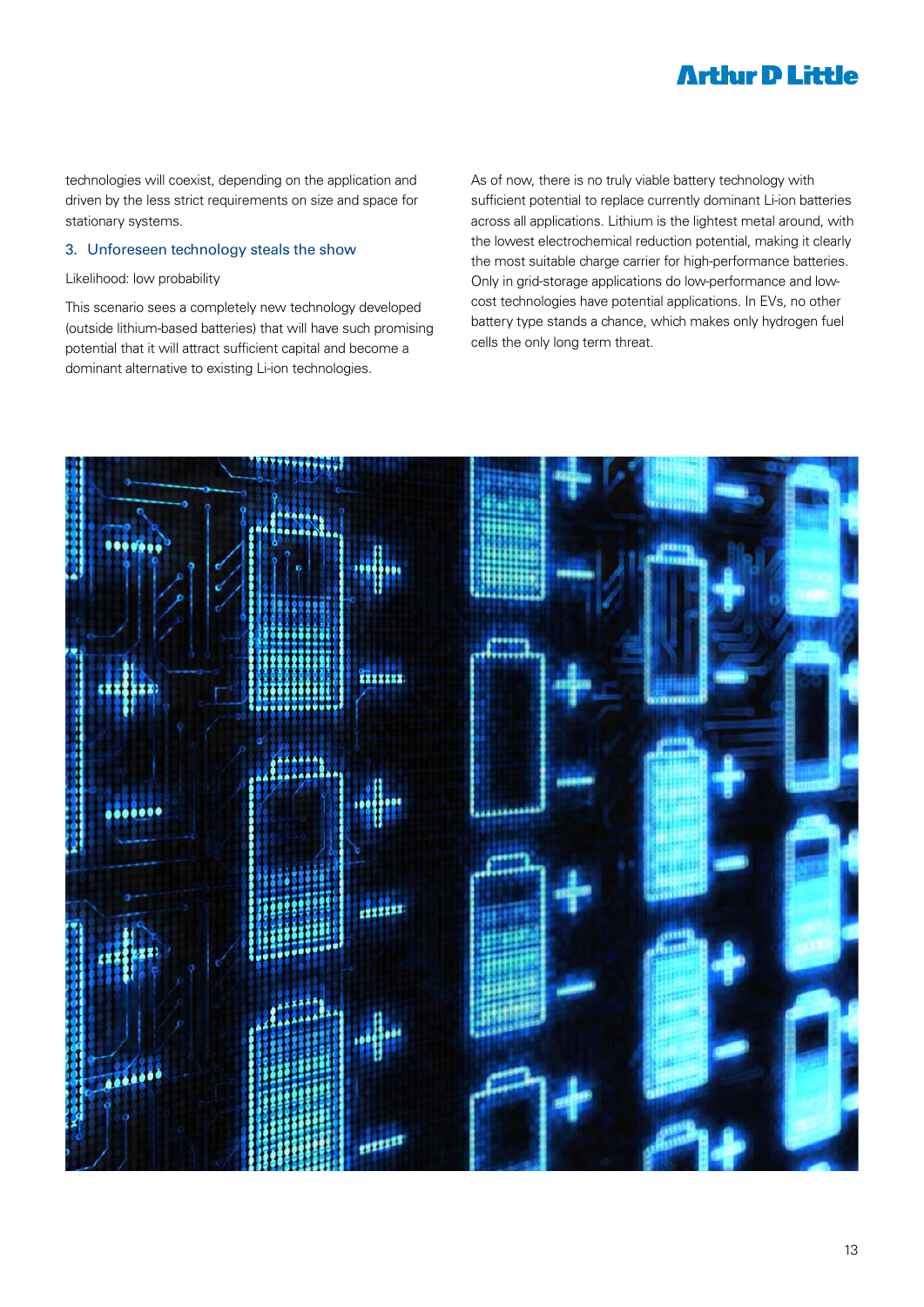## 4. The impact for current and future battery players

As our report shows, the battery technology market will remain highly dynamic, delivering both major rewards and large-scale risks over the coming years:

- $\blacksquare$  Tomorrow's winning innovators should benefit from continued, ongoing growth and have the potential to create tremendous value. However, high entry barriers in currentgeneration Li-ion markets will prove almost insurmountable to new entrants, while some consolidation among established players seems likely.
- $\blacksquare$  Next-generation technologies show major promise. Despite some industry skepticism, we believe that over time they will eventually replace some, if not all, current-generation Li-ion batteries.
- Improved battery technology performance, especially in areas such as cost and energy density, will make batteries suitable for mainstream applications (such as in cars, cordless devices and grid storage) and in new, high-end uses (e.g., in aviation and military).

However, some of the much-touted (and heavily investedin) next-generation technologies will fail to live up to expectations.

Every part of the ecosystem and value chain faces different risks and opportunities. The ecosystem can be broadly broken down into companies that are providers of materials and technology (e.g., chemicals companies, cell and pack manufacturers) and those that are users of battery energy storage (such as automotive OEMs, electronics firms and utilities). And while there are already many established players in both categories, the enormous growth promise of the battery market will remain a strong magnet to new entrants – which will generally have more options but also a longer road ahead than current players.

Where does it leave each one of these groups? Figure 8 below provides an overview of our recommended high-level strategies:

#### Figure 8: Strategies for battery stakeholders

#### What any company should do Strategies that depend on the type of company



Source: Arthur D. Little analysis

and function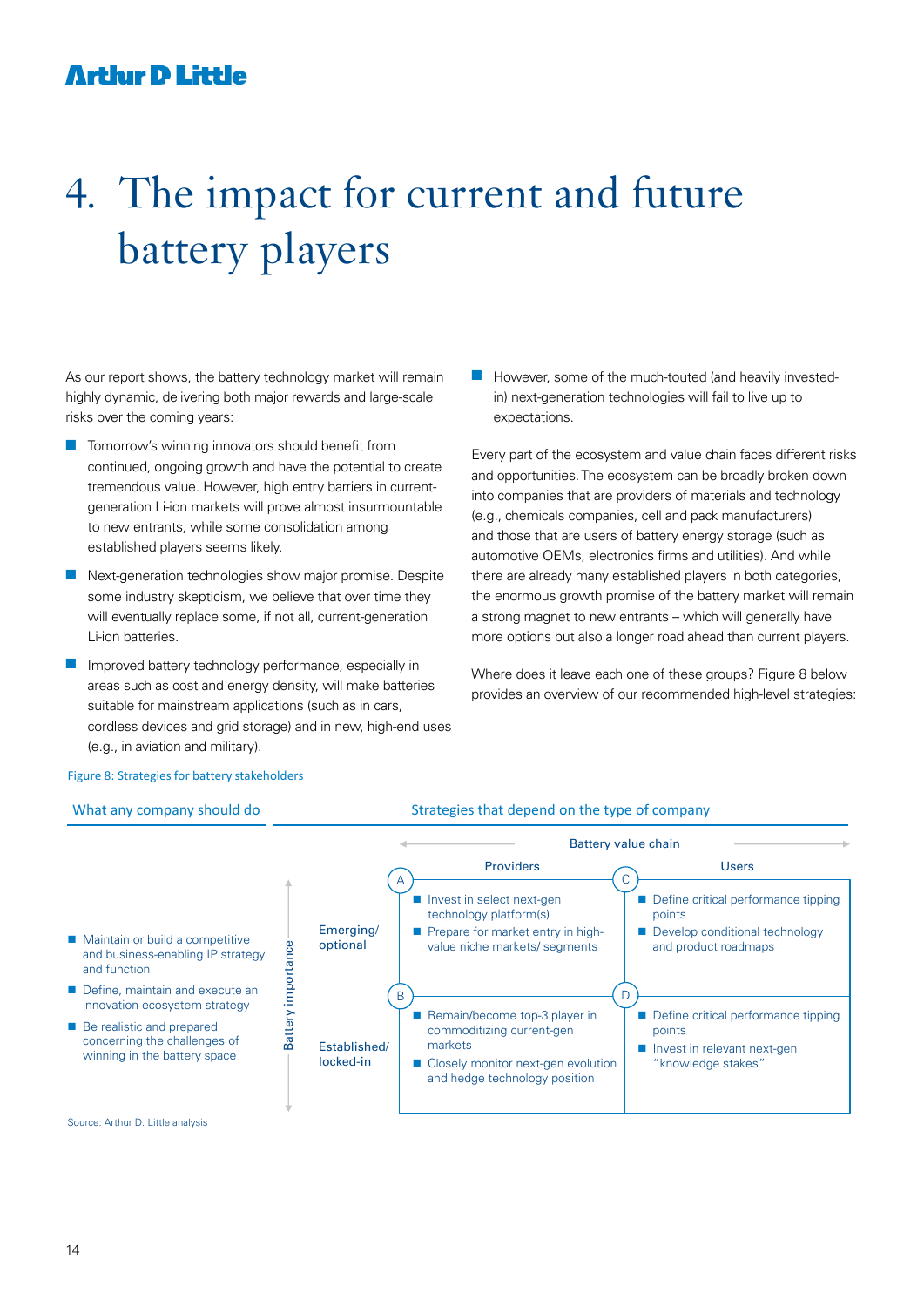For all companies in the battery space, three generic high-level strategies are of key importance:

- $\blacksquare$  Managing IP is becoming more important than ever, and not just in protecting licenses to operate. Cross-licensing and copatent ownership are on the rise, and industry convergence is bringing together companies with very different IP maturity and capacity, such as traditional chemical companies, automotive OEMs and connectivity players. (See Arthur D. Little's Prism article, "IP management 4.0")
- $\blacksquare$  Success relies on defining an innovation ecosystem strategy with key research partners, keeping it updated and pursuing it decisively.
- $\blacksquare$  As with any other breakthrough technology, there is always a distinct chance that companies bet on the wrong horse. There is no easy way out on this one but creating a portfolio of options along strategic "competence platforms" is usually a good idea. And last but not least, companies need to ensure that they have the stamina and appetite for risk to continue to do what it takes to win.
- $\blacksquare$  In addition, there are strategic requirements that depend on the strategic importance of batteries for the business, and of the position in the value chain. We distinguish four company situations:

#### A. Providers with emerging or optional interests

Given the innate conservatism of the battery market, it is futile to enter by offering current-generation technology. Companies are unlikely to switch suppliers unless there is a really good reason to do so (e.g., a price or performance impact of +10 percent). Instead, these new entrants should focus on investing in next-generation technologies. As these are expected to be costly at first, building a strong position will generally start in a niche in which the relative willingness to pay is high for highperformance products. Good examples include Bosch and Dyson, which are directly stepping into advanced solid-state batteries expected to be used in high-end applications. Other options are skipping Li-ion technology completely and launching into other promising technologies such as flow batteries, as witnessed in the cases of Foxconn and Jabil.

#### B. Providers with established or locked-in interests

Those already active in the battery field should focus on two main themes – relentlessly reducing costs in current-generation technology while innovating by looking for disruptive technology.

Many in the industry believe that current-generation lithiumion battery is the only feasible technology and no challengers will emerge soon. This feeling has grown thanks to the failure of other battery chemistries (e.g., the sodium-ion battery

Aquion) and insufficient breakthroughs in the area of solid-state technology, despite years of focus and investment. While we agree that most other battery chemistries have limited full-scope market impact, we do believe that next-generation solid-state lithium-ion batteries are closer than many industry experts believe. This should be of concern to any established player in the battery field – they should understand strategic scenarios that would allow them to extract maximum value from these new technology trends.

#### C. Users with emerging or optional interests

Battery performance is continually improving, while costs are becoming ever lower, on both a capital-cost and a levelizedcost basis. This unlocks many new opportunities in a wide variety of applications. Obvious examples include grid storage and EVs, which are gradually becoming cost-competitive with alternatives. However, less obvious examples also exist, such as garden tools shifting from traditional petrol engines to batteries and drones suddenly becoming feasible. Companies should be aware of how a "perfect battery" can impact their businesses and monitor battery price and performance characteristics to see when the tipping point has been reached. Active monitoring is vital, as battery price developments continue to exceed industry expectations year after year.

#### D. Users with established or locked-in interests

For current users, closely monitoring the evolution of battery characteristics is also of concern. Evolution in current lithium-ion technology is already supplanting other technologies, as it is happening to sodium-sulfur batteries in grid storage. To remain competitive, these users should keep abreast of current battery evolution, and actively invest in next-generation knowledge stakes (know-how, patents, etc.). When the time comes, they should be prepared for next-generation activity, ensuring that they have strong bargaining power when the time comes to secure the best partnerships and supplier contracts.

To maximize their chances of success, we believe that organizations need to start their strategic thinking by focusing on these five questions:

- 1. Where is the greatest future value creation for my company, and how can I access it?
- 2. What is the battle that my company needs to win and what do I leave to others?
- 3. How do I then stitch together a fitting ecosystem of customers, partners, etc.?
- 4. Which part of my company will I need to build or transform to make this happen?
- 5. What, then, are the major uncertainties and risks, and how do I mitigate these?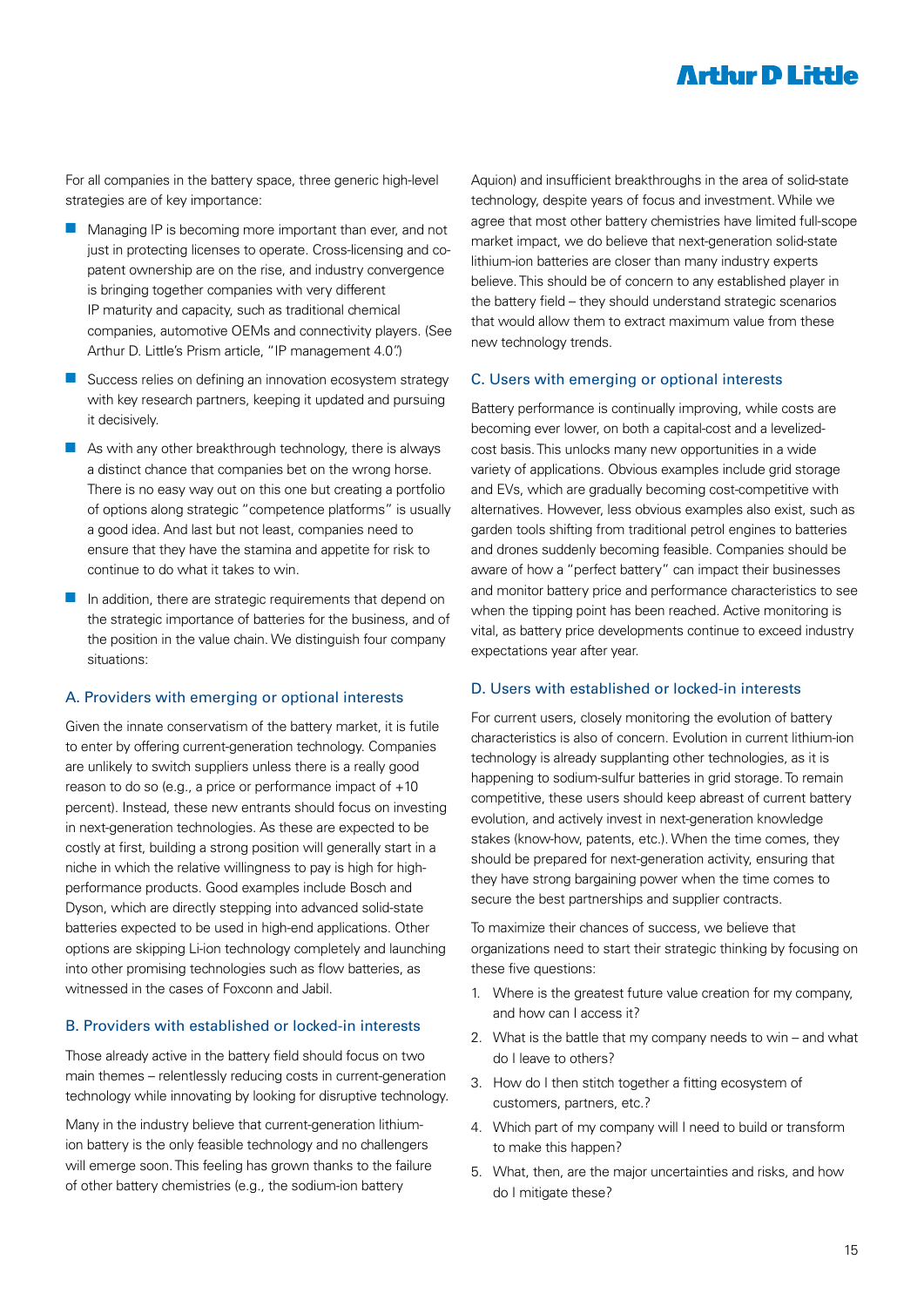## 5. Reference section – battery technology in detail

Following the invention of the first rechargeable battery over 150 years ago, research has led to the wide range of technologies that are now used today. However, each technology has its own strengths and weaknesses – product/technology designers therefore need to choose wisely for their particular applications.

Before discussing each technology, it is important to understand key terms:

- $\blacksquare$  A battery pack consists of battery cells (as you would find in your TV remote control) and a battery management system, which regulates.
- $\blacksquare$  A battery cell consists of multiple components, such as electrolyte fluids and electrodes, which can differ in chemistry, yielding different battery characteristics. This report focuses on battery components and cells.

#### Table 4: Battery performance indicators

| <b>Property</b>   | <b>Metric</b>    | <b>Description</b>                                                                                                           |
|-------------------|------------------|------------------------------------------------------------------------------------------------------------------------------|
| Capital cost      | EUR/kWh          | Upfront cost to buy a battery (excluding<br>0&M)                                                                             |
| Safety            |                  | Resistivity against thermal runaway                                                                                          |
| Cycle<br>lifetime | # of cycles      | Amount of cycles a battery can be<br>discharged from 100% to 20%, until<br>capacity fades to 80% of its original<br>capacity |
| Energy<br>density | Wh/kg or<br>Wh/L | Amount of energy which a battery can<br>hold, measured by weight or volume                                                   |
| Power<br>density  | C-rate           | Rate at which a battery is discharged<br>relative to its maximum capacity                                                    |
| Charging<br>time  | C-rate           | Rate at which a battery is charged<br>relative to its maximum capacity                                                       |
| Reliability       |                  | Ability to operate in low temperatures or<br>in extreme conditions                                                           |
| Others            |                  | Others properties, such as maintenance<br>costs, shelf lifetime, self-discharge, or<br>charging efficiency                   |

Source: Arthur D. Little

To shed more light upon the complex battery space, Arthur D. Little has developed a framework consisting of seven key performance indicators (Table 4). Arthur D. Little uses this

framework to assess the different technologies that currently exist, and to show where the burning unmet needs lie from the application perspective.

#### 1. Lead-acid batteries

The grandfather of rechargeable batteries, lead-acid batteries, was the first rechargeable batteries ever made. While their technology is outdated, they have stood the test of time and are still one of the most widely used types today. Their popularity is due to their low capital cost and ability to operate efficiently even at low temperatures, which often trumps their low energy densities and low cycle lifetimes.

There are two main families of lead-acid batteries. The flooded type has optimal capital cost, dropping as low as \$60/kWh for large systems, which is less than one-third of the current capital cost of the lithium batteries used in most EVs. However, its downsides are its low cycle life, low charging rate and maintenance requirements, in which the battery has to be topped up with water to remain "flooded". The second family, sealed batteries, applies a slightly more advanced design that does not require topping up with water. This eliminates maintenance costs and increases cycle lifetime, but doubles capital costs.

#### 2. Lithium-ion

Lithium-ion (Li-ion) batteries have gained enormous attention in the past decade. While already commercialized in 1991, constant marginal improvements in cost and performance over the past 25 years have unlocked a host of new applications, making breaking news related to batteries a common sight.

The rapid decline in costs is mainly the result of two underlying drivers:

- 1. Massive increase in scale across all steps of the manufacturing value chain
- 2. Increase in performance of cells, making new cells cheaper on a cost/kWh basis

The constant search for more powerful battery components has now led to a wide breed of Li-ion battery compositions. While a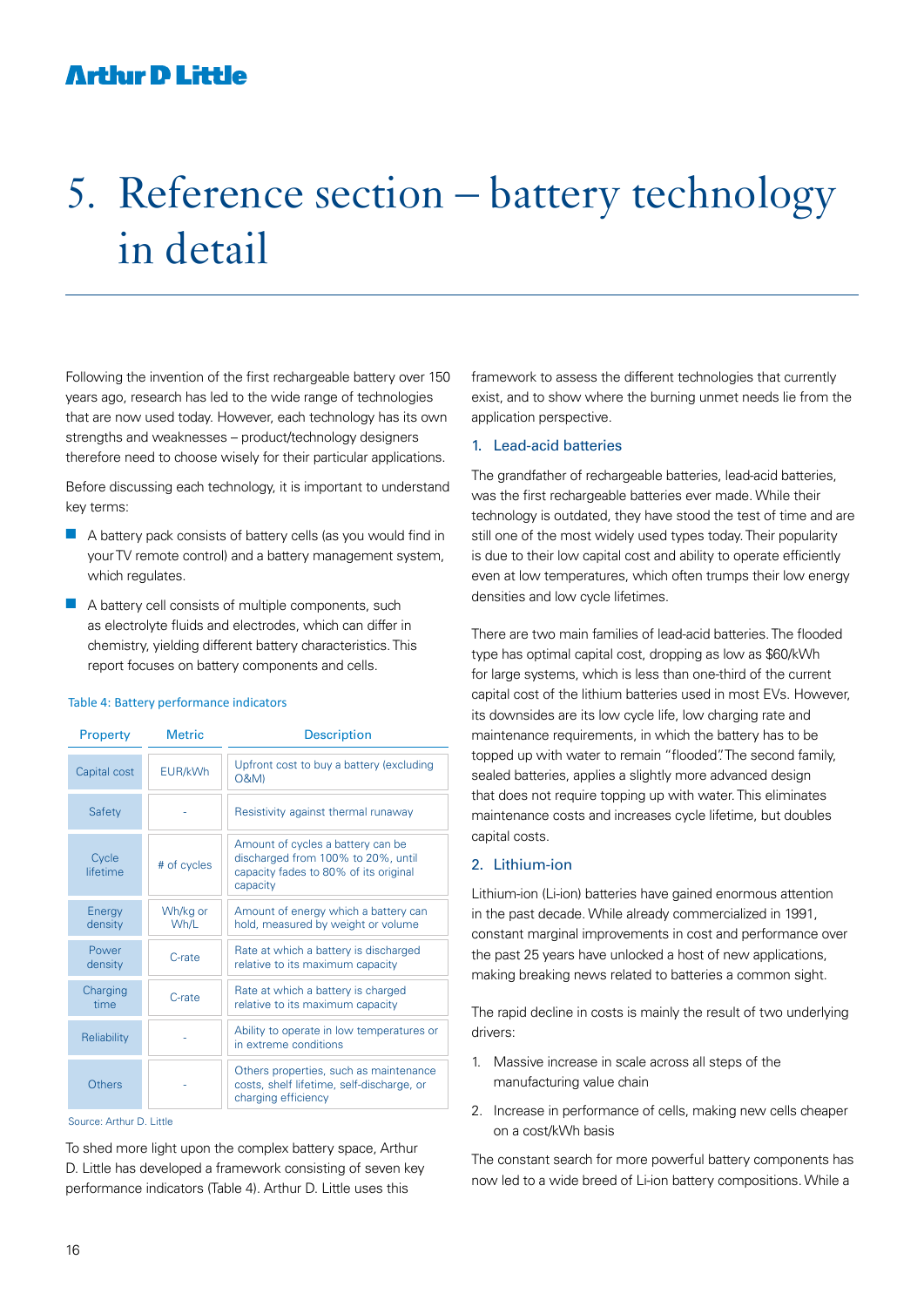perfect battery still remains a work in progress, different variants of the battery's three main components (anode, cathode, and electrolyte system, Figure 9) lead to specific strengths and weaknesses. In current systems, the cathode limits the power, while the charging is limited by the anode.

Figure 9: Simple schematic of a Lithium-ion battery. On discharge, lithium ions move from the anode to the cathode through the electrolyte system (and the separator), while electrons flow out from the anode through the electric circuit. On charge, the flows reverse.



Source: Arthur D. Little

#### **Cathode chemistry**

Current Li-ion batteries are commonly classified by their cathode chemistry. Five solutions are currently available:

 $\blacksquare$  LCO (lithium cobalt oxide) is the most mature cathode chemistry, which made the commercialization of Li-ion possible. It produces cells with the highest volumetric energy density, but with a downside of low power density and low cycling ability. Cost is proving to be an ever larger issue, as the cathode is entirely made of cobalt. Current innovation efforts are focused on squeezing the last drops out of the battery's performance by increasing the voltage and energy capacity of the material. Arthur D. Little believes that unless a better alternative comes around (such as solidstate batteries with new cathode types, see below), this technology will remain the cathode of choice in consumer electronics for two reasons: it has the highest volumetric energy density, and willingness to pay is generally higher in these applications.

Figure 10: Spot market costs of raw cathode materials (excluding lithium). Nickel and cobalt especially are expensive and volatile. Having a well-hedged materials procurement strategy is necessary to avoid cathode costs being volatile as well.





1Theoretical, as not all cathode material types were produced in 2005 Source: Infomine, Prayon, Arthur D. Little analysis

#### Securing a steady cobalt supply is paramount

Cobalt, a scarce metal produced as a small-scale byproduct of copper mining, is giving headaches to battery manufacturers. Its production nature makes its price-demand relationship highly inelastic, and on top of that, more than half of global supply lies in the Democratic Republic of Congo – a country with infamous for political instability and a long history of violent domestic disputes.

 $\blacksquare$  LFP (lithium-iron phosphate) batteries take a different approach. The cathode is made out of more abundant iron and phosphate, leading to a lower raw material cost. However, cells produced with LFP have low energy density due to LFP's inherent low voltage and low energy capacity, eventually making it a more expensive cell when measured on a cost/kWh basis. The cathode material is still favored for its rigid olivine structure, which gives the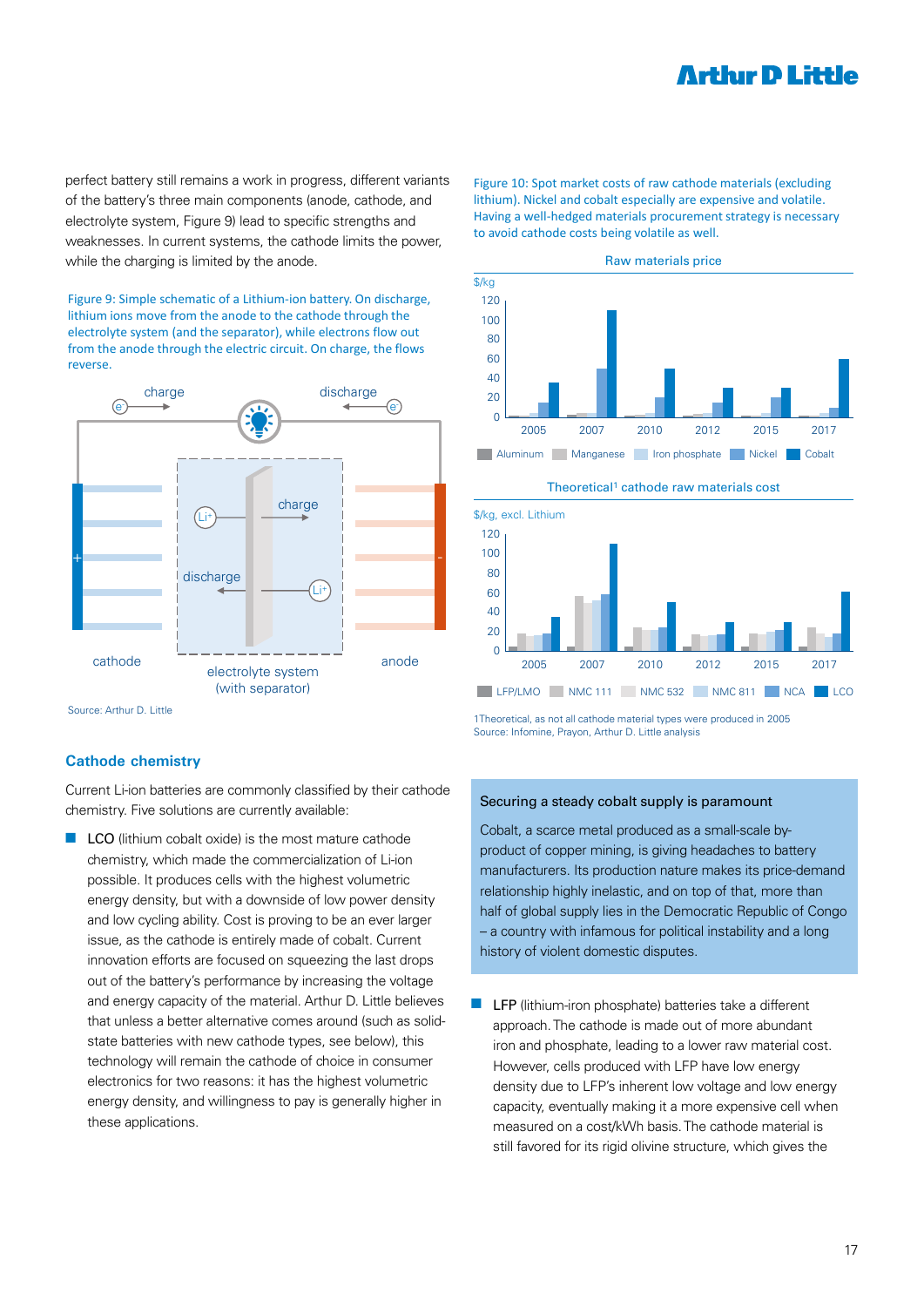material its extremely high power and high cycle lifetime. This technology is already very near its maximal theoretical performance, giving little room for further improvements besides cost cutting. The cheap LFP production path of using rotary kilns has dramatically grown the Chinese battery industry. Now that other technologies are evolving, higher-performance materials are gradually replacing LFP in applications such as EVs, leaving the market flooded with an overcapacity of cheap LFP. In contrast, high-performance LFP, commonly produced by hydrothermal methods, will maintain a strong position in applications requiring high power (e.g., HEVs and power tools) or high cycle life (CEVs, grid storage).

- $\blacksquare$  NCA (lithium nickel cobalt aluminum oxide) is a high-energy cathode material. The current focus is to increase the nickel content further, resulting in higher energy density and simultaneously reducing cobalt usage, effectively bringing down the cost/kWh in two ways. NCA is primarily used by Tesla, while all other EV makers use NCM. (See next bullet point.) That dates back to when Tesla produced its first Roadster (2005). It needed a cheap, high-energy-density cell, and at the time, NCA was the only option, as NCM would not be commercialized until 2009. Tesla is most likely to keep using NCA in its current development cycle, as it is accustomed to using it in a supplied cylindrical cell format provided by Panasonic. However, Tesla has already switched to NCM for energy-storage applications, hinting that a future switch for EVs could soon take place.
- $\blacksquare$  NCM (lithium nickel cobalt manganese oxide) is a diverse material dependent on the stoichiometric balance between the nickel, cobalt and manganese. An even ratio (called NCM 1-1-1) is suitable for high-power applications, while higher nickel contents (5-3-2 or 6-2-2) provide higher energy density and simultaneously reduce dependence on cobalt. These are two important reasons the industry is trying to commercialize the nickel-rich NCM 8-1-1 – major producers were expecting to have the first solutions to market early 2018. NCM will remain the cathode material of choice for nearly all EV manufacturers (besides Tesla) until superior 5V cathode materials can be used. Even then, NCM will continue to be used for another five to seven years due to the automotive industry's long and conservative development cycles. NCM will also be the occasional choice in other applications, such as energy storage, HEVs and e-buses.
- $\blacksquare$  LMO (lithium manganese oxide) is similar to LFP, as it can deliver high power and lacks energy density, but is two to three times cheaper. The main issue that prevents its mass adoption is its low stability, as demonstrated by Nissan's recent shift away from using the technology due to continued battery malfunctions.

This short overview is not exhaustive. Besides the technologies mentioned above, different manufacturers are testing and pushing other solutions, such as pure nickel LNO (lithium nickel oxide) cathodes, manganese-rich NCMs and a host of 5V



#### Figure 11: Material market projections

Source: Avicenne (2017), Arthur D. Little analysis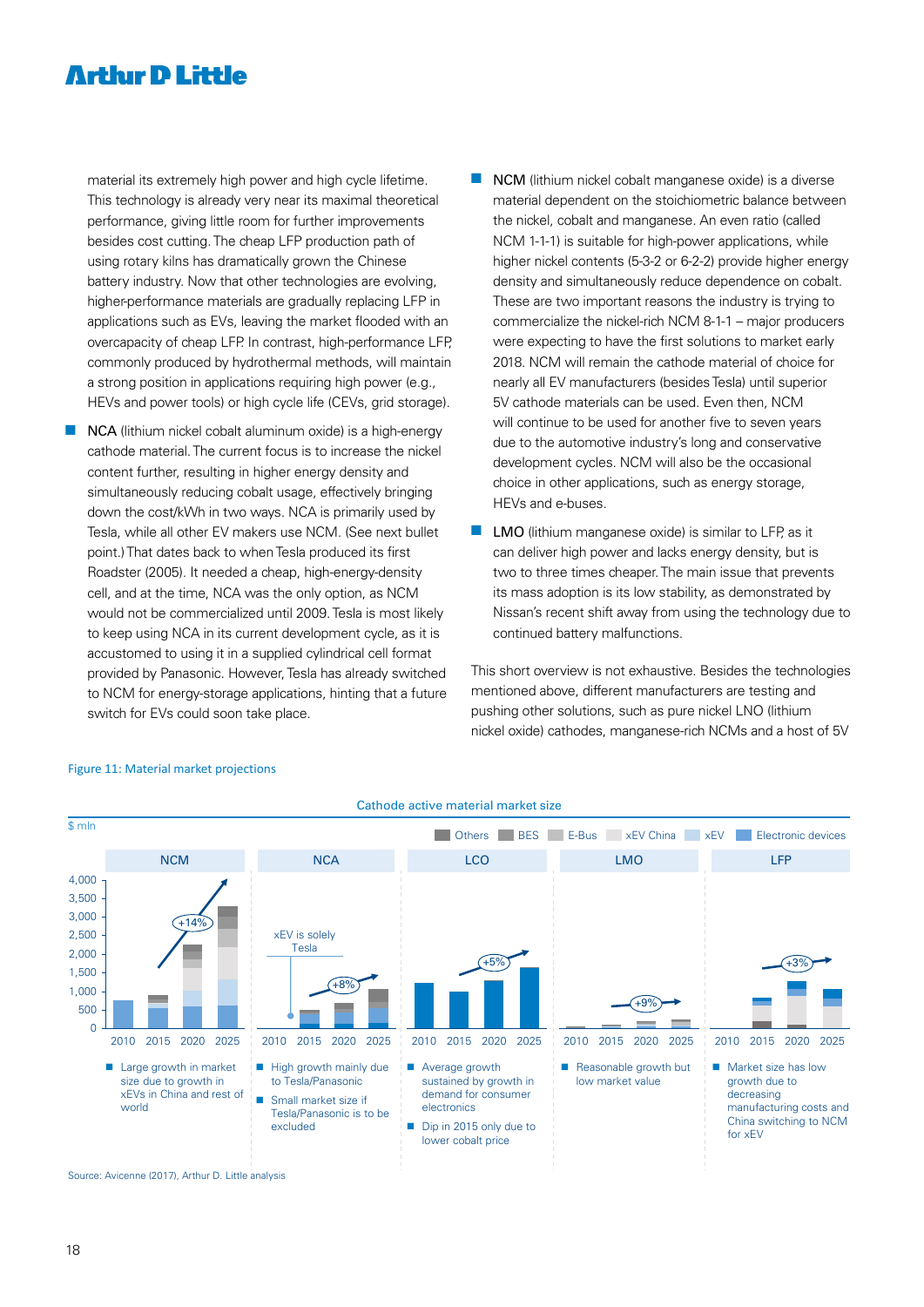

#### Figure 12: Comparison of battery technologies on performance indicators

Source: Arthur D. Little analysis

cathode materials including LNMO (spinel type lithium nickel manganese oxide).

#### **Anode chemistry**

- $\blacksquare$  Carbon-based anodes have been favored since the first commercialization of Li-ion batteries, as they are cheap and have high energy capacity and low voltage versus lithium ions. Multiple subcategories of carbon-based cathodes bring different trade-offs: amorphous carbon has slightly lower energy density but higher charging power when compared to graphite, while silica composites have higher energy but suffer from lower cycle lifetime due to the large volume expansion of silica upon charging. Currently, carbon-based anodes are the mainstream technology, and we do not expect them to be replaced in the near future, until disruptive technologies such as pure lithium and pure silica anodes are commercialized. The current major focus and challenge of carbon-anodes R&D is increasing the silica content while maintaining cycle life.
- LTO (lithium titanate oxide) anodes can charge extremely fast, enabling a battery cell to reach full charge in five minutes. On the downside, the anode is expensive and has low energy capacity and high voltage versus lithium ions, resulting in a low voltage cell with low energy density and

extremely high capital costs on a \$/kWh basis. Its high cycle lifetime, however, can partly compensate for this on a costper-cycle basis.

#### **Electrolyte chemistry**

The last part of the battery is the electrolyte system. This facilitates the transport of lithium ions from the anode to the cathode. Typically, the transport medium is made of organic solvents with dissolved lithium salts, with a polyolefin membrane between the electrodes (the separator). The separator is a critical element defining the safety of the battery, as it prevents dendrites (metal slivers) from growing from the anode to the cathode. When the separator breaks down, these dendrites form an internal bridge between the electrodes, which shorts the circuit, followed by a thermal runaway (an irreversible meltdown).

This makes the separator the Achilles' heel of every battery – one that led, for example, to the \$5bn recall of millions of Samsung Note smartphones in 2016.

#### 3. Others

Besides the major lead-acid and Li-ion battery types, other technologies are either currently used on a large scale or expected to take significant market share in the future.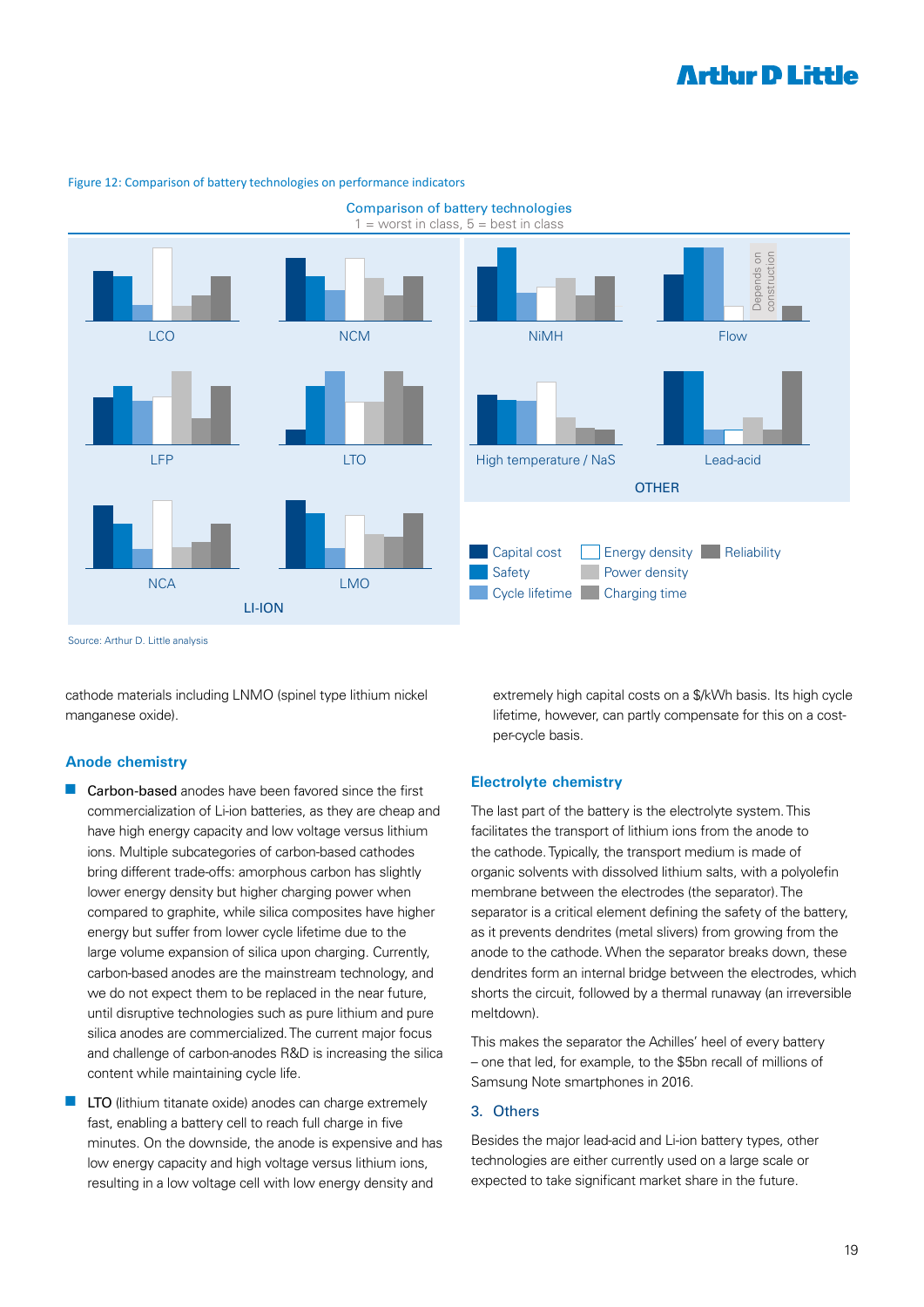Flow batteries are an emerging technology that provides an exceptional lifetime of up to 100,000 cycles. This is more than adequate for their typical application of bulk storage systems, which are designed for an average of two charging cycles per day over a lifetime of 20 years, totaling ~15,000 required cycles.

Flow batteries have two distinct categories – pure flow batteries with all active components stored separately from the cell, and hybrid flow batteries, in which one of the active materials is stored inside the cell. There are further differences based on the types of flow or materials used. Currently, the most mature technologies within pure flow batteries is the vanadium-redox flow battery (VRFB) and the zinc-bromine flow battery (ZBFB) within the hybrid flow category.

While similar in cost, VRFB has a longer cycle life and higher relative energy efficiency. ZBFB technology has higher cell voltage and energy density, but at the cost of high self-discharge rates (up to 33 percent per day) and the risk of dendrite formation.

In general, as flow batteries mechanically pump around highly acidic anode and cathode solutions, they have two drawbacks:

- 1. Decreased round-trip efficiency
- 2. Increased need for maintenance

Due to the extremely low energy density (lower than leadacid), the systems can only be used for stationary purposes. The technology is still in its early stages of maturity, and large manufacturing companies such as Foxconn, Flextronics, and Jabil have only very recently entered the market through partnerships with innovative pioneers. The manufacturing scale-up provided by these players could bring costs down fast enough to unlock a competitive position in the battery energy storage (BES) market.

Sodium sulfur technology's high power and energy density, combined with high cycle life, made it one of the most popular large-scale battery storage systems in the past. These characteristics often for gave the operating costs of  $\sim$  10–20

percent of initial capex p.a. required to keep the system at its 300–350°C operating temperatures. Today it is rapidly losing market share to Lithium-ion, as it struggles to keep up with the massive decreases currently being seen in Li-ion costs.

Nickel-based batteries, once favored for their safety, power and energy, have been replaced by Li-ion batteries in most applications. Originally both Toyota and Boeing invested heavily in using nickel-based batteries for the Prius and older version of the 787, but both companies have now switched to Li-ion-based technologies.

Many other battery technologies exist, which are based on other charge carriers such as sodium-ion, magnesium-ion, zinc, and aluminum. All of these materials are abundant and cheap, but in order to become a viable market option, the technologies need to be able to cross the treacherously deep valley of death – scaling these technologies to competitive levels as currently found in Li-ion requires investments of hundreds of millions of dollars.

These low-cost chemistries generally only appeal to the bulk energy storage market, in which cost is the one and only driver (as opposed to the expensive, high-performance chemistries that can occupy niche areas in the market). This makes manufacturing scale a necessity, a risk fewer and fewer investors are ready to make after a history of bankruptcies in this area.

A recent example is Aquion, a sodium-ion-based battery start-up, which went bankrupt after receiving \$190m of funding. With proven technological capabilities and first large-scale orders delivered to its customers, it pulled the plug due to the massive cost reductions in Li-ion.

One possible candidate with sufficient potential to give Li-ion a run for its money is zinc-air technology. Multiple start-ups such as EoS and ZAF Energy Systems are raising millions from venture capitalists, starting pilots with larger utilities such as Con Ed and Engie, and claim to be able to reduce the cost down to \$95/kWh by 2020.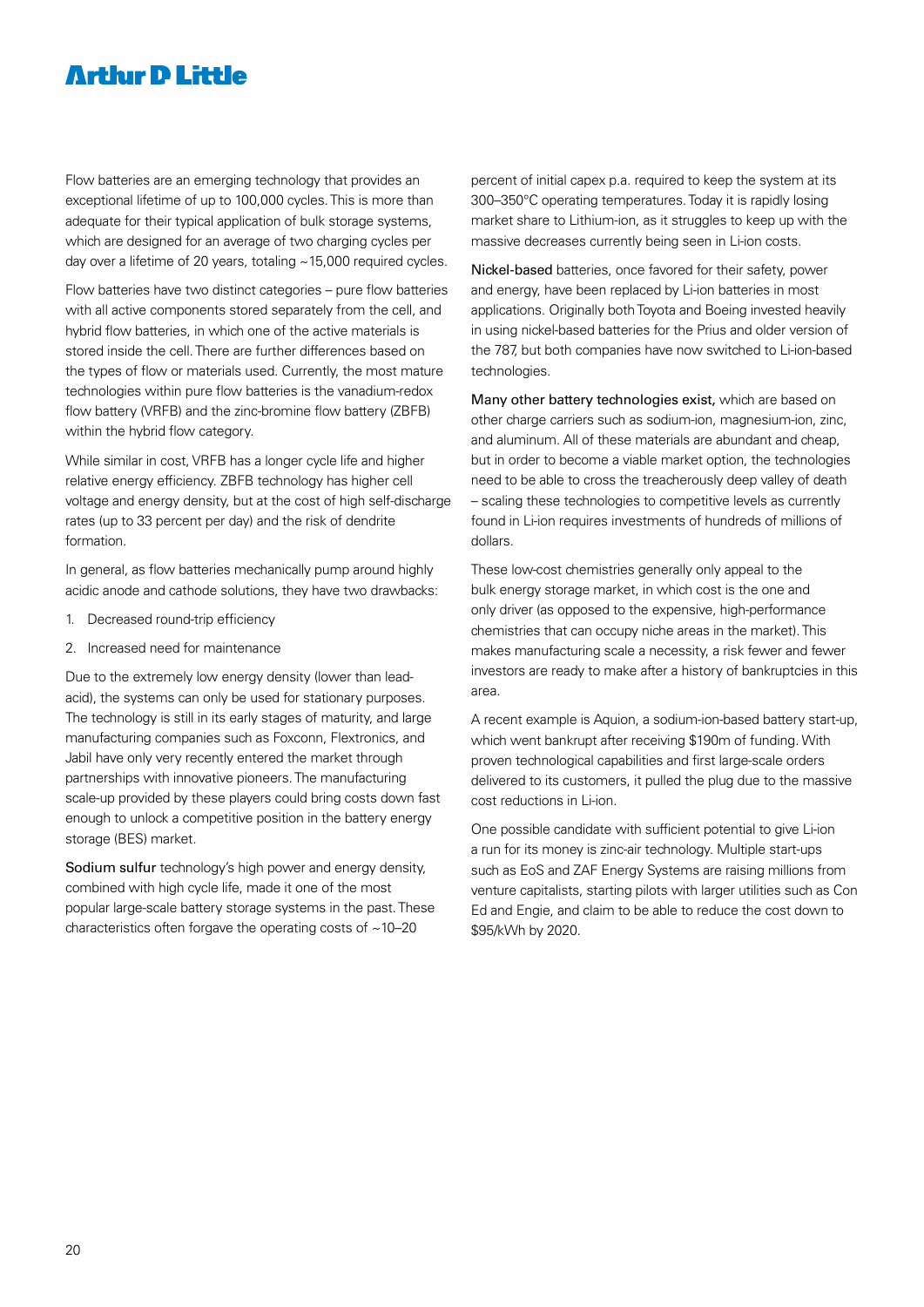## Contacts – Energy and Utilities

If you would like more information or to arrange an informal discussion on the issues raised here and how they affect your business, please contact:

Austria Karim Taga taga.karim@adlittle.com

Belgium Kurt Baes baes.kurt@adlittle.com

China Russell Pell pell.russell@adlittle.com

Czech Republic Dean Brabec brabec.dean@adlittle.com

France Vincent Bamberger bamberger.vincent@adlittle.com

Germany Michael Kruse kruse.michael@adlittle.com

India Srini Srinivasan srinivasan.srini@adlittle.com Italy Stefano Milanese milanese.stefano@adlittle.com

Japan Yotaro Akamine akamine.yotaro@adlittle.com

Korea Chulseung Son son.chulseung@adlittle.com

Latin America Daniel Monzon monzon.daniel@adlittle.com

Middle East Jaap Kalkman kalkman.jaap@adlittle.com

The Netherlands Martijn Eikelenboom eikelenboom.martijn@adlittle.com

Norway Lars Thurmann-Moe thurmann-moe.lars@adlittle.com Singapore Yotaro Akamine akamine.yotaro@adlittle.com

**Spain** David Borras borras.david@adlittle.com

Sweden Lars Thurmann-Moe thurmann-moe.lars@adlittle.com

**Switzerland** Michael Kruse kruse.michael@adlittle.com

**Turkey** Coskun Baban baban.coskun@adlittle.com

UK Stephen Rogers rogers.stephen@adlittle.com

USA Rodolfo Guzman guzman.rodolfo@adlittle.com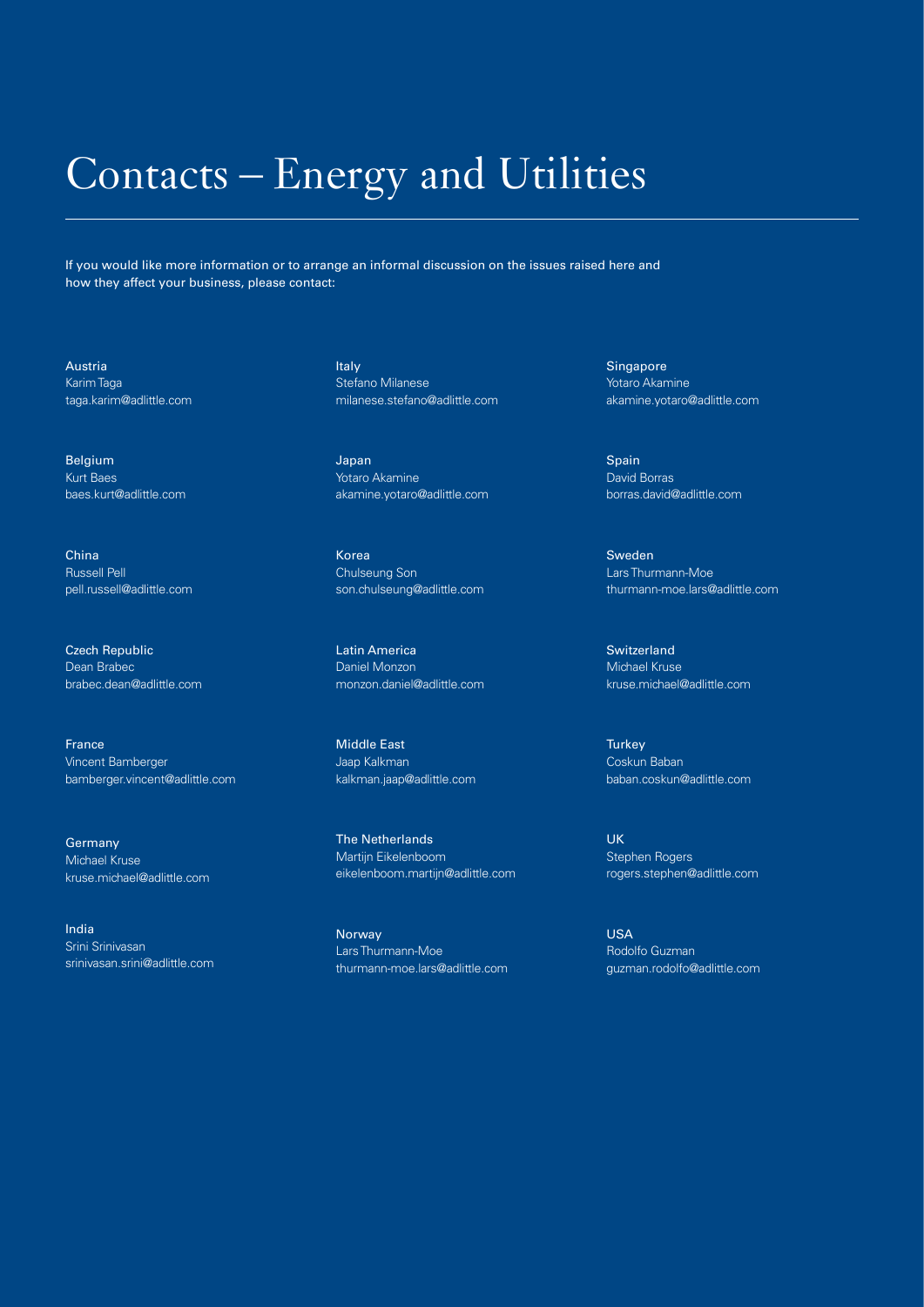## Contacts – Automotive

If you would like more information or to arrange an informal discussion on the issues raised here and how they affect your business, please contact:

Austria Karim Taga taga.karim@adlittle.com

Belgium Kurt Baes baes.kurt@adlittle.com

China Russell Pell pell.russell@adlittle.com

Czech Republic Dean Brabec brabec.dean@adlittle.com

France Delphine Knab knab.delphine@adlittle.com

Germany Klaus Schmitz schmitz.klaus@adlittle.com

India Srini Srinivasan srinivasan.srini@adlittle.com Italy Giancarlo Agresti agresti.giancarlo@adlittle.com

Japan Hiroto Suzuki suzuki.hiroto@adlittle.com

Korea Kevin Lee lee.kevin@adlittle.com

Latin America Rodolfo Guzman guzman.rodolfo@adlittle.com

Middle East Thomas Kuruvilla kuruvilla.thomas@adlittle.com

The Netherlands Martijn Eikelenboom eikelenboom.martijn@adlittle.com

Norway Diego MacKee mackee.diego@adlittle.com Singapore Yuma Ito ito.yuma@adlittle.com

Spain Cristobal Colon colon.cristobal@adlittle.com

Sweden Niklas Brundin brundin.niklas@adlittle.com

**Switzerland** Klaus Schmitz schmitz.klaus@adlittle.com

**Turkey** Coskun Baban baban.coskun@adlittle.com

UK Andrew Smith smith.andrew@adlittle.com

USA Mitch Beaumont beaumont.mitch@adlittle.com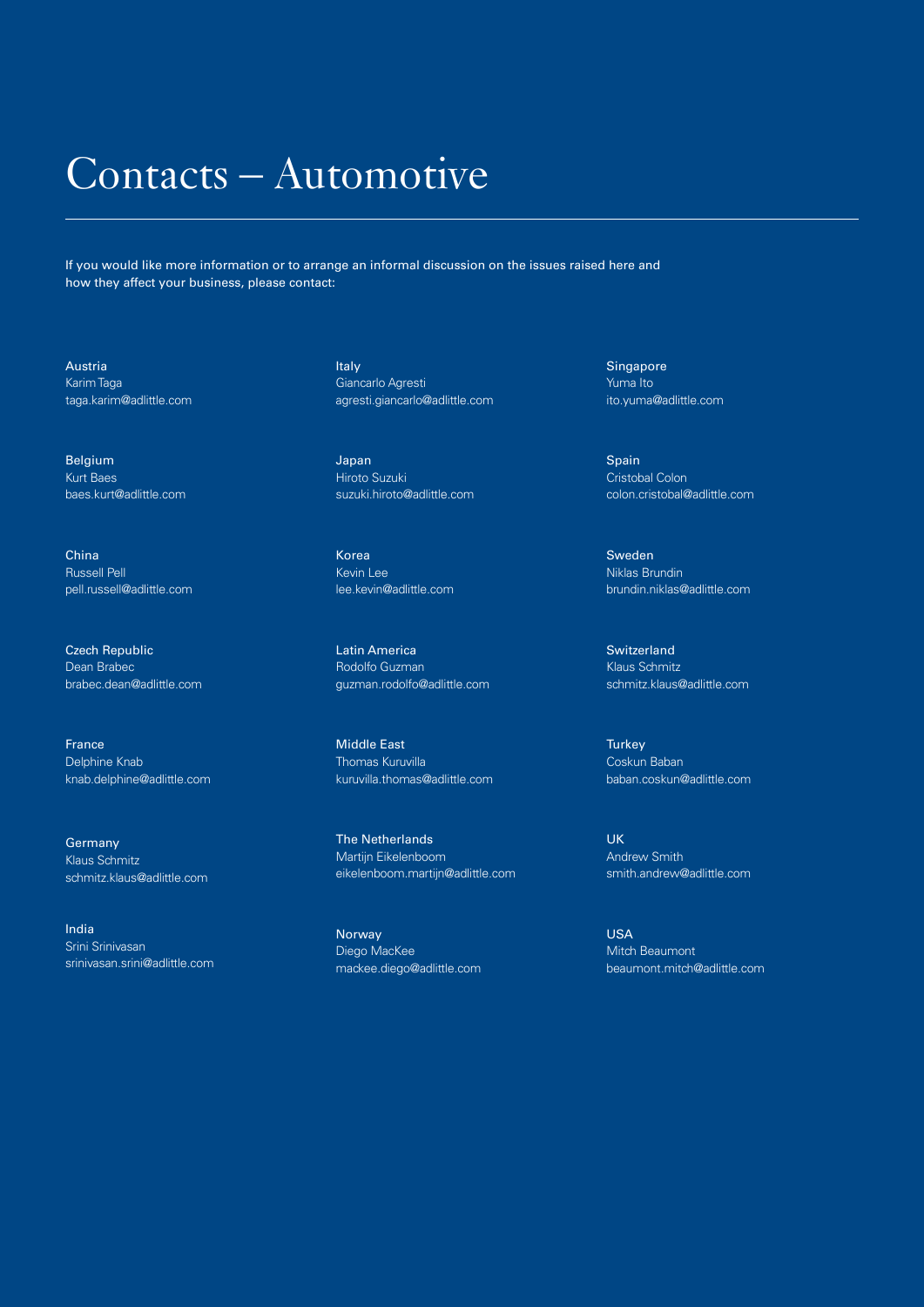## Contacts – Chemicals

If you would like more information or to arrange an informal discussion on the issues raised here and how they affect your business, please contact:

Austria Karim Taga taga.karim@adlittle.com

Belgium Alain Sepulchre sepulchre.alain@adlittle.com

China Russell Pell pell.russell@adlittle.com

Czech Republic Dean Brabec brabec.dean@adlittle.com

France Alain Sepulchre sepulchre.alain@adlittle.com

**Germany** Wilhelm Lerner lerner.wilhelm@adlittle.com

India Srini Srinivasan srinivasan.srini@adlittle.com Italy Stefano Milanese milanese.stefano@adlittle.com

Japan Koji Uchida uchida.koji@adlittle.com

Korea Kevin Lee lee.kevin@adlittle.com

Latin America Guillem Casahuga casahuga.guillem@adlittle.com

Middle East Vishan Sharma sharma.vishan@adlittle.com

The Netherlands Michael Kolk kolk.michael@adlittle.com

Norway Diego MacKee mackee.diego@adlittle.com Singapore Yuma Ito ito.yuma@adlittle.com

Spain David Borras borras.daniel@adlittle.com

Sweden Petter Killefors killefors.petter@adlittle.com

**Switzerland** Wilhelm Lerner lerner.wilhelm@adlittle.com

**Turkey** Coskun Baban baban.coskun@adlittle.com

UK Philip Webster webster.philip@adlittle.com

USA Max Senechal senechal.max@adlittle.com